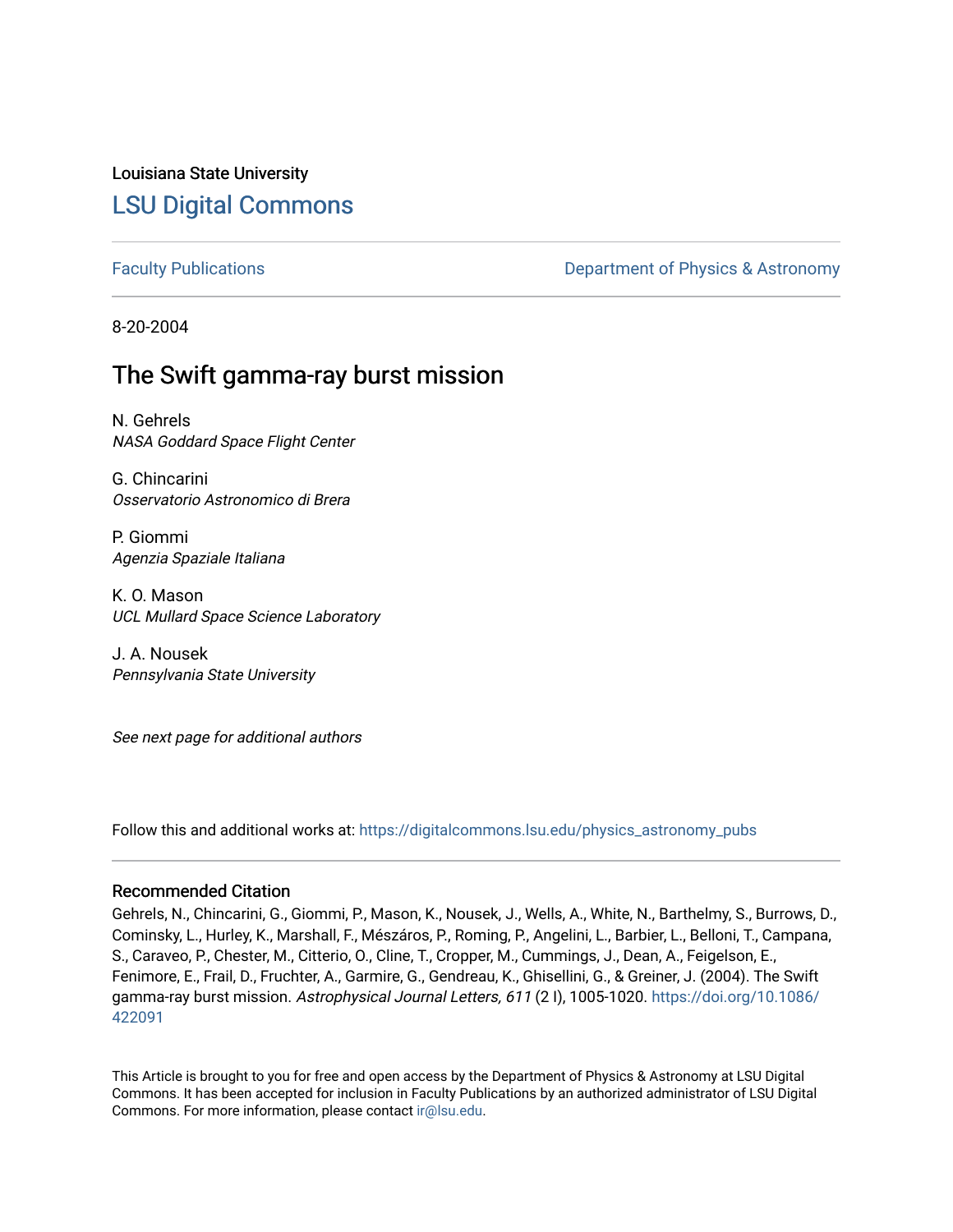# Authors

N. Gehrels, G. Chincarini, P. Giommi, K. O. Mason, J. A. Nousek, A. A. Wells, N. E. White, S. D. Barthelmy, D. N. Burrows, L. R. Cominsky, K. C. Hurley, F. E. Marshall, P. Mészáros, P. W.A. Roming, L. Angelini, L. M. Barbier, T. Belloni, S. Campana, P. A. Caraveo, M. M. Chester, O. Citterio, T. L. Cline, M. S. Cropper, J. R. Cummings, A. J. Dean, E. D. Feigelson, E. E. Fenimore, D. A. Frail, A. S. Fruchter, G. P. Garmire, K. Gendreau, G. Ghisellini, and J. Greiner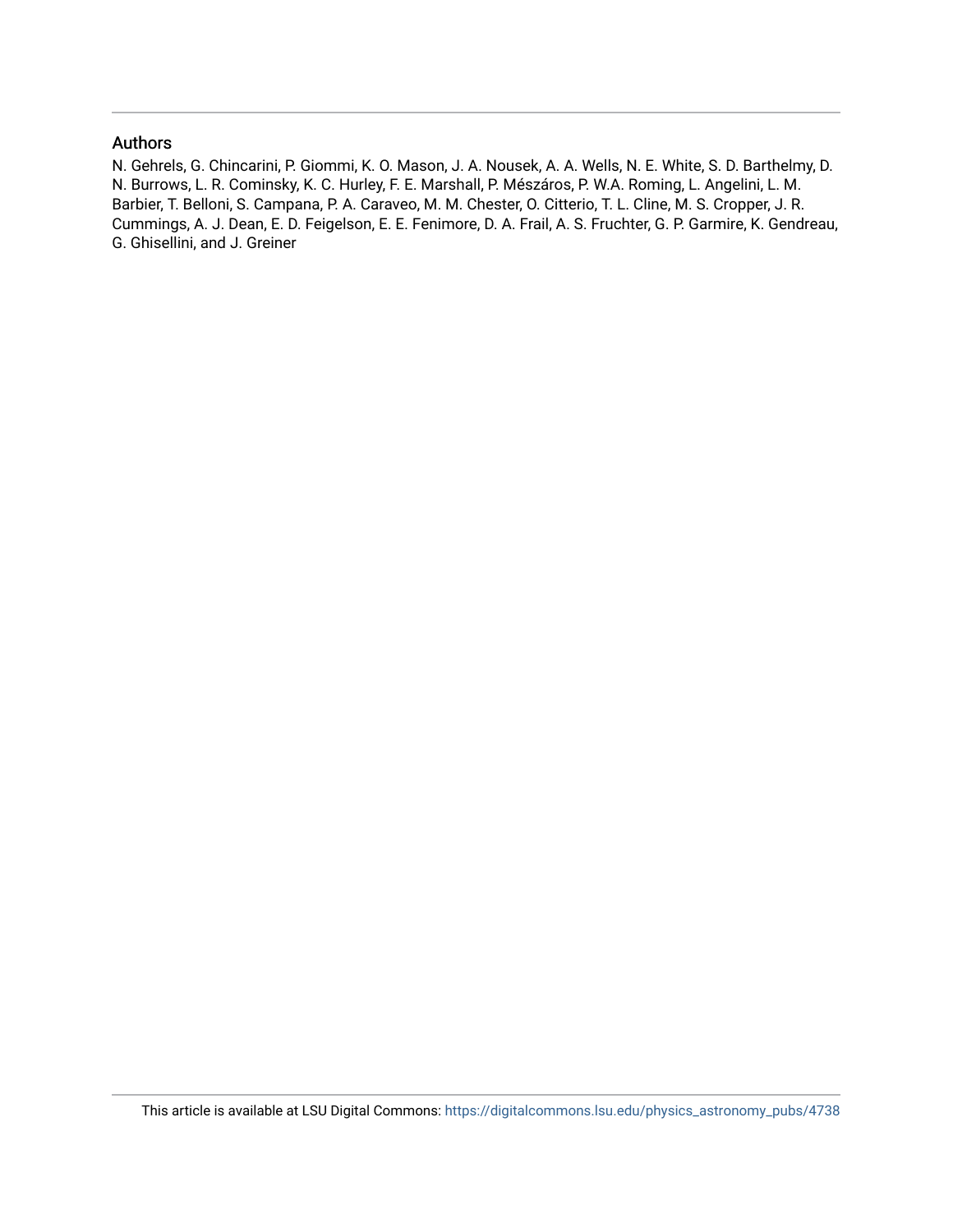# The Swift Gamma-Ray Burst Mission

N. Gehrels<sup>1</sup>, G Chincarini<sup>2,3</sup>, P. Giommi<sup>4</sup>, K. O. Mason<sup>5</sup>, J. A. Nousek<sup>6</sup>, A. A. Wells<sup>7</sup>, N. E. White<sup>1</sup>, S. D. Barthelmy<sup>1</sup>, D. N. Burrows<sup>6</sup>, L. R. Cominsky<sup>8</sup>, K. C. Hurley<sup>9</sup>, F. E. Marshall<sup>1</sup>, P. Mészáros<sup>6</sup>, P. W. A. Roming<sup>6</sup>, L. Angelini<sup>1,10</sup>, L. M. Barbier<sup>1</sup>, T. Belloni<sup>2</sup>, P. T. Boyd<sup>1,11</sup>, S. Campana<sup>2</sup>, P. A. Caraveo<sup>12</sup>, M. M. Chester<sup>6</sup>, O. Citterio<sup>2</sup>, T. L. Cline<sup>1</sup>, M. S. Cropper<sup>5</sup>, J. R. Cummings<sup>1,13</sup>, A. J. Dean<sup>14</sup>, E. D. Feigelson<sup>6</sup>, E. E. Fenimore<sup>15</sup>, D. A. Frail<sup>16</sup>, A. S. Fruchter<sup>17</sup>, G. P. Garmire<sup>6</sup>, K. Gendreau<sup>1</sup>, G. Ghisellini<sup>2</sup>, J. Greiner<sup>18</sup>, J. E. Hill<sup>6</sup>, S. D. Hunsberger<sup>6</sup>, H. A. Krimm<sup>1,10</sup>, S. R. Kulkarni<sup>19</sup>, P. Kumar<sup>20</sup>, F. Lebrun<sup>21</sup>, N. M. Lloyd-Ronning<sup>22</sup>, C. B. Markwardt<sup>1,23</sup>, B. J. Mattson<sup>1,23,24</sup>, R. F. Mushotzky<sup>1</sup>, J. P. Norris<sup>1</sup>, B. Paczynski<sup>25</sup>, D. M. Palmer<sup>15</sup>, H.-S. Park<sup>26</sup>, A. M. Parsons<sup>1</sup>, J. Paul<sup>21</sup>, M. J. Rees<sup>27</sup>, C. S. Reynolds<sup>23</sup>, J. E. Rhoads<sup>17</sup>, T. P. Sasseen<sup>28</sup>, B. E. Schaefer<sup>20</sup>, A. T. Short<sup>29</sup>, A. P. Smale<sup>1,10</sup>, I. A. Smith<sup>30</sup>, L. Stella<sup>31</sup> M. Still<sup>1,10</sup>, G. Tagliaferri<sup>2</sup>, T. Takahashi<sup>32,33</sup>, M. Tashiro<sup>32,34</sup>, L. K. Townsley<sup>6</sup>, J. Tueller<sup>1</sup>, M. J. L. Turner<sup>29</sup>, M. Vietri<sup>35</sup>, W. Voges<sup>18</sup>, M. J. Ward<sup>29</sup>, R. Willingale<sup>7</sup>, F. M. Zerbi<sup>2</sup>, W. W. Zhang<sup>1</sup>

,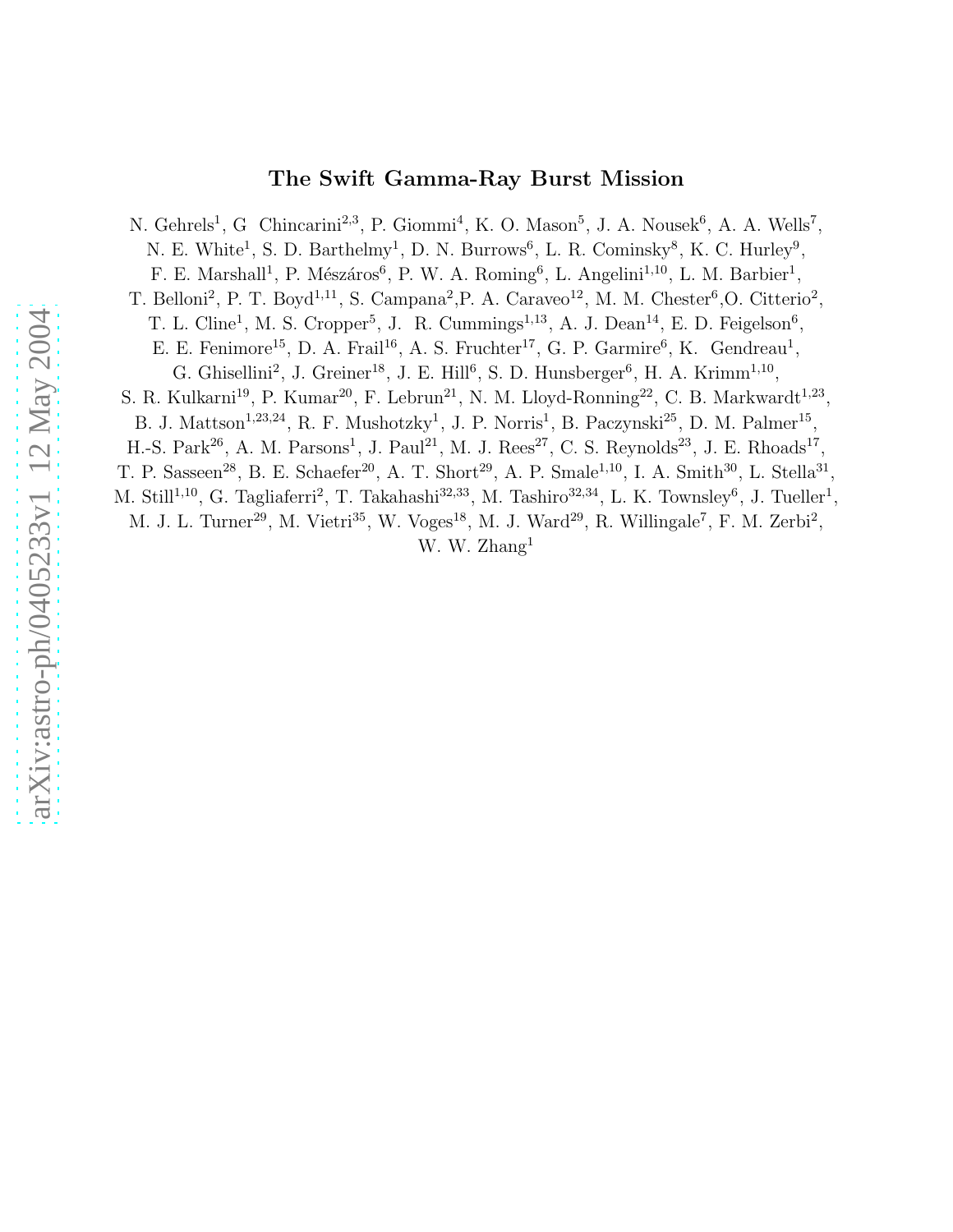Department of Astronomy, California Institute of Technology, Pasadena, CA

 $^{20}$ Department of Astronomy, University of Texas at Austin, Austin, TX

CEA, DSM/DAPNIA/SAP, Centre d'Etudes de Saclay, Cedex, France

<sup>22</sup>Canadian Institute for Theoretical Astrophysics McClennan Labs, University of Toronto, Toronto, Ontario, Canada

NASA/Goddard Space Flight Center Greenbelt, MD

Osservatorio Astronomico di Brera, Milano, Italy

Universita degli Studi di Milano Bicocca

ASI Science Data Center, ASI, Roma, Italy

Mullard Space Science Laboratory, University College London, Dorking, UK

Department of Astronomy and Astrophysics, Pennsylvania State University, University Park, PA

Space Research Centre, University of Leicester, Leicester, UK

Department of Physics and Astronomy, Sonoma State University, Rohnert Park, CA

University of California Space Sciences Laboratory, Berkeley, CA

Universities Space Research Association, Columbia, MD

Joint Center for Astrophysics, University of Maryland, Baltimore County, MD

Istituto di Astrofisica Spaziale e Fisica Cosmica, CNR, Milano, Italy

National Research Council, Washington, DC

<sup>&</sup>lt;sup>14</sup>Department of Physics and Astronomy, University of Southampton Highfield, Southampton, UK

Los Alamos National Laboratory, Los Alamos, NM

National Radio Astronomy Observatory, Socorro, NM

Space Telescope Science Institute, Baltimore, MD

Max Planck Institut fr Extraterrestrische Physik, Garching, Germany

Department of Astronomy, University of Maryland, College Park, MD

L-3 Communications EER, Chantilly, VA

Princeton University Observatory, Princeton, NJ

Lawrence Livermore National Laboratory, Livermore, CA

Institute of Astronomy, University of Cambridge, Cambridge, England, UK

Department of Physics, University of California, Santa Barbara, CA

Physics and Astronomy Department, University of Leicester, Leicester, UK

<sup>&</sup>lt;sup>30</sup>Department of Physics and Astronomy, Rice University, Houston, TX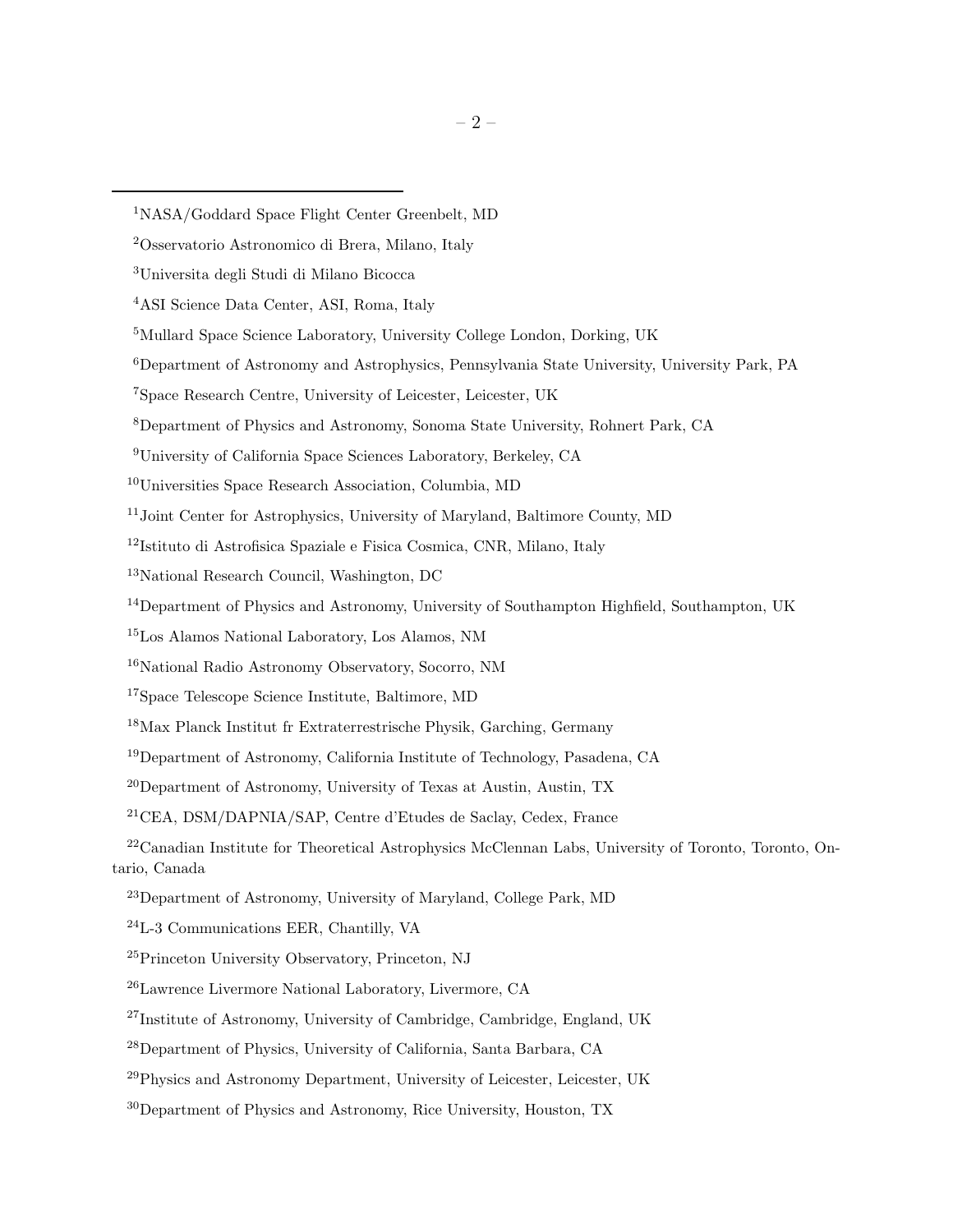# ABSTRACT

The Swift mission, scheduled for launch in early 2004, is a multiwavelength observatory for gamma-ray burst (GRB) astronomy. It is the first-of-its-kind autonomous rapid-slewing satellite for transient astronomy and pioneers the way for future rapid-reaction and multiwavelength missions. It will be far more powerful than any previous GRB mission, observing more than 100 bursts per year and performing detailed X-ray and UV/optical afterglow observations spanning timescales from 1 minute to several days after the burst. The objectives are to: 1) determine the origin of GRBs; 2) classify GRBs and search for new types; 3) study the interaction of the ultra-relativistic outflows of GRBs with their surrounding medium; and 4) use GRBs to study the early universe out to  $z > 10$ . The mission is being developed by a NASA-led international collaboration. It will carry three instruments: a new-generation wide-field gamma-ray (15-150 keV) detector that will detect bursts, calculate  $1-4$  arcmin positions, and trigger autonomous spacecraft slews; a narrow-field X-ray telescope that will give 5 arcsec positions and perform spectroscopy in the 0.2 to 10 keV band; and a narrow-field UV/optical telescope that will operate in the 170-600 nm band and provide 0.3 arcsec positions and optical finding charts. Redshift determinations will be made for most bursts. In addition to the primary GRB science, the mission will perform a hard X-ray survey to a sensitivity of  $\sim 1 \text{ mCrab}$  ( $\sim 2 \times 10^{-11} \text{ erg cm}^{-2} \text{ s}^{-1}$  in the 15-150 keV band), more than an order of magnitude better than HEAO A-4. A flexible data and operations system will allow rapid follow-up observations of all types of high-energy transients, with rapid data downlink and uplink available through the NASA TDRSS system. Swift transient data will be rapidly distributed to the astronomical community and all interested observers are encouraged to participate in follow-up measurements. A Guest Investigator program for the mission will provide funding for community involvement. Innovations from the Swift program applicable to the future include: 1) a large-area gamma-ray detector using the new CdZnTe detectors; 2) an autonomous rapid slewing spacecraft; 3) a multiwavelength payload combining optical, X-ray, and gamma-ray instruments;

<sup>31</sup>Osservatorio Astronomico di Roma, Monteporzio Catone, Italy

<sup>32</sup>Institute of Space and Astronautical Science, Kanagawa, Japan

<sup>33</sup>Department of Physics, University of Tokyo, Tokyo, Japan

<sup>34</sup>Department of Physics, Saitama University, Sakura, Saitama, Japan

<sup>35</sup>Arcetri Astrophysical Observatory, Firenze, Italy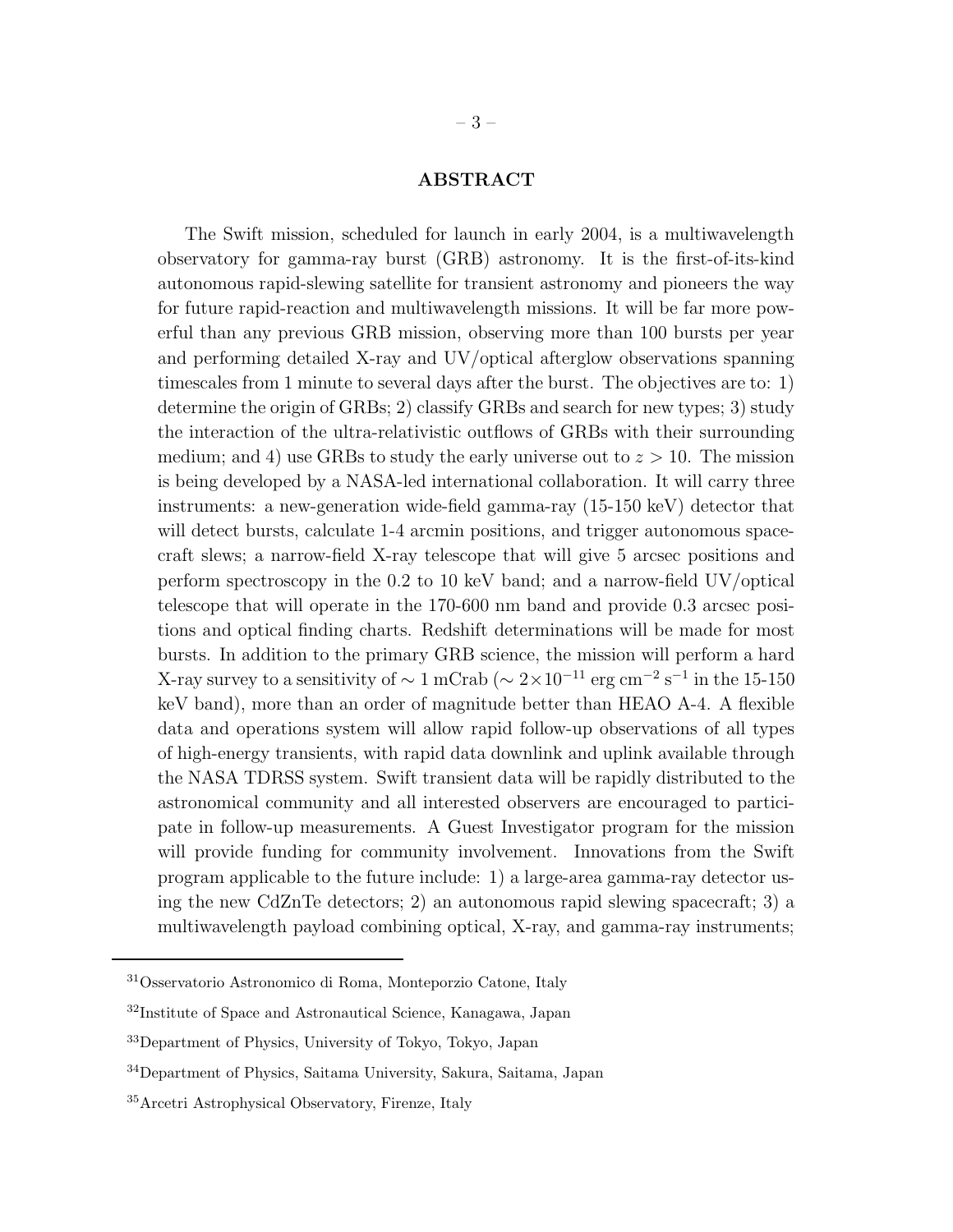4) an observing program coordinated with other ground-based and space-based observatories; and 5) immediate multiwavelength data flow to the community. The mission is currently funded for 2 years of operations and the spacecraft will have a lifetime to orbital decay of  $\sim$  8 years.

*Subject headings:* space vehicles: instruments - telescope - gamma rays: bursts

# 1. Introduction

Gamma-ray bursts (GRBs) were discovered in the late 1960s in data from the Vela satellites (Klebesadel, Strong, & Olson 1973). Tremendous progress has been made in their understanding over the past thirty years and particularly since 1997. We know that they are bright (∼few photons cm<sup>-2</sup> s<sup>-1</sup> flux in the 50-300 keV band) flashes of gamma rays that are observable at Earth approximately once per day. The BATSE instrument on the Compton Gamma-Ray Observatory showed that they are distributed isotropically over the sky (Briggs 1996) and show a deficit of very faint bursts (Paciesas et al. 1999). GRBs have durations ranging from milliseconds to tens of minutes, with a bimodal distribution showing clustering at  $\sim$  0.3 second (short bursts) and  $\sim$  30 seconds (long bursts) as shown in Figure 1. For long bursts, the discovery by BeppoSAX (Costa et al. 1997) and ground-based observers (van Paradijs et al. 1997; Frail et al. 1997) of X-ray through radio afterglow allowed redshifts to be measured and host galaxies to be found, proving a cosmological origin. In contrast, little is known about the short bursts and their afterglows (Hurley et al. 2002). With typical redshifts of  $z \sim 1$ , the gamma-ray flash corresponds to a huge instantaneous energy release of  $10^{51} - 10^{52}$  ergs (assuming the radiation is beamed into  $\sim 0.1$  steradian). GRBs are probably related to black hole formation, possibly related to endpoints of stellar evolution, and definitely bright beacons from the high redshift universe (see van Paradijs et al. (2000) for a review). The recent afterglow discoveries have illustrated that multiwavelength studies are the key to our further understanding of GRBs. Swift is designed specifically to study GRBs and their afterglow in multiple wavebands. It will perform sensitive X-ray and optical afterglow observations of hundreds of GRBs on all timescales, from a minute after the burst detection to hours and days later. Since afterglows fade quickly, typically as  $t^{-1}$  or  $t^{-2}$ , Swift's rapid ∼ 1 minute response will allow observations when the emissions are orders of magnitude brighter than the current few-hour response capabilities.

Swift is a medium-sized explorer (MIDEX) mission selected by NASA for launch in early 2004. The hardware is being developed by an international team from the USA, the United Kingdom, and Italy, with additional scientific involvement in France, Japan, Germany, Denmark, Spain and South Africa. The primary scientific objectives are to determine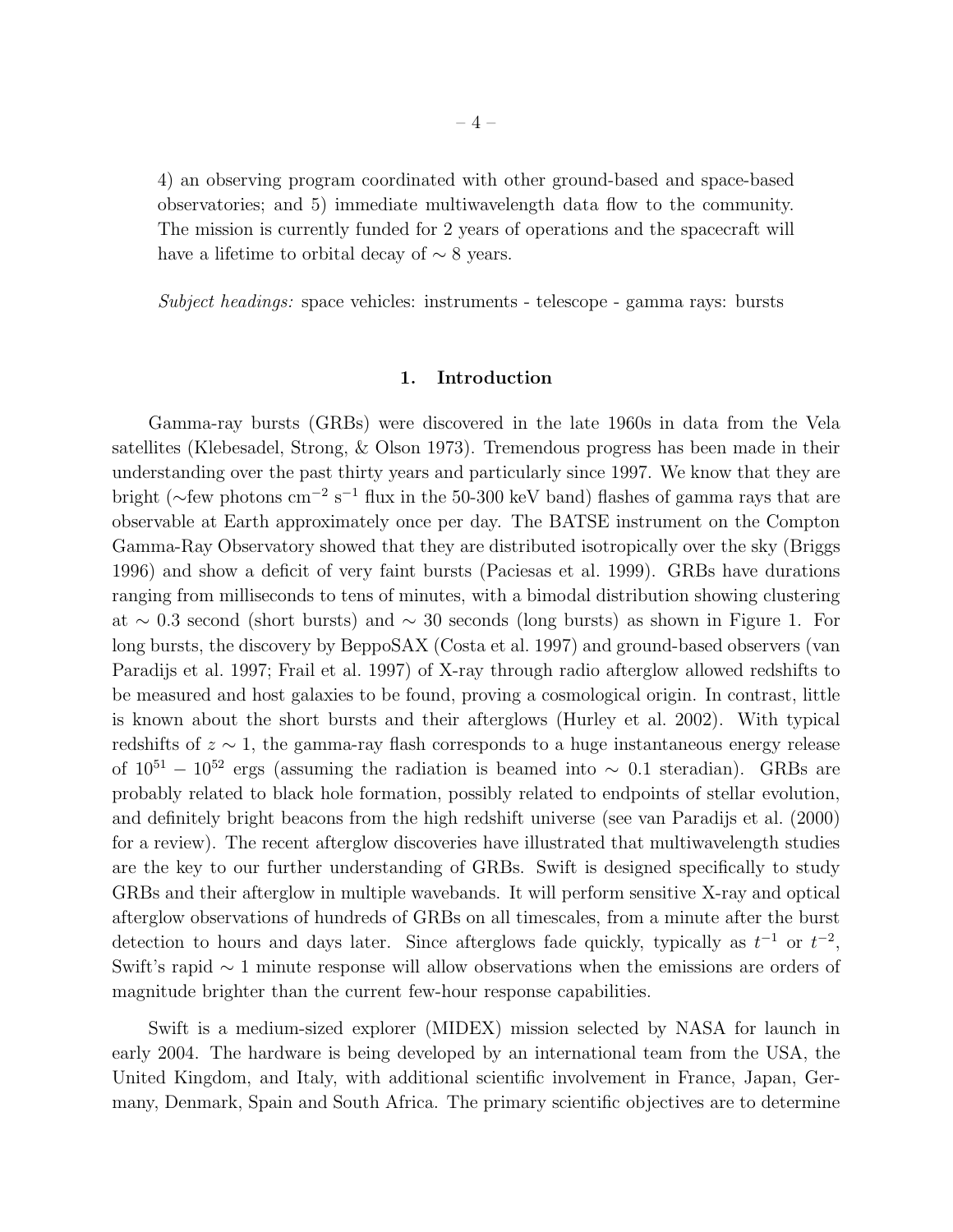the origin of GRBs and to pioneer their usage as probes of the early universe. Swift's Burst Alert Telescope (BAT), will search the sky for new GRBs and, upon discovery, will trigger an autonomous spacecraft slew to bring the burst into the X-Ray Telescope (XRT) and Ultraviolet/Optical Telescope (UVOT) fields of view (FOVs). Such autonomy will allow Swift to perform X-ray and UV/optical observations of  $> 100$  bursts per year within 20-70 seconds of a burst detection. Figure 2 shows a drawing of the Swift spacecraft, and Table 1 summarizes Swift's mission characteristics. Tables 2, 3, and 4 list the parameters of the three instruments.

#### 2. Key Science

The Swift mission provides the capability to answer four key GRB science questions: What are the progenitors of GRBs? Are there different classes of bursts with unique physical processes at work? How does the blastwave evolve and interact with its surroundings? What can GRBs tell us about the early Universe? In addition, the mission will carry out a broad program of non-GRB science.

# 2.1. GRB Progenitors

Three parameters are necessary for the determination of GRB progenitors: the total energy released, the nature of the host galaxy (if one exists), and the location of the burst within the host galaxy. The angular resolution of the XRT and UVOT allows precise location of the BAT-discovered bursts, yielding measurements of these parameters for hundreds of bursts.

To measure the total energetics of a burst, reliable redshifts are needed. Ideally, this should be done independently for the afterglow and proposed host galaxy to rule out a chance juxtaposition (Hogg & Fruchter 1999). Swift's UV grisms and filters can make redshift determinations by searching for the Ly- $\alpha$  cutoff in the UV and eliminate the 1.3  $\lt z \lt 2.5$ deadband of current observations during the early phase of the afterglow. For GRBs with afterglow optical brightness of  $m < 17$ , the UVOT grism will perform spectroscopy between 170 and 600 nm with  $\lambda/\Delta\lambda \sim 200$  resolution. In addition, illumination of the immediate (100 pc) environment by the initial burst is expected to cause time varying optical, UV and X-ray lines and edges within the first hour (Perna & Loeb 1998; Mészáros & Rees 1998), evolving at later times to give abundance information on the circumstellar medium (Reeves et al. 2002; Butler et al. 2003). Swift's rapid response will allow a search for the expected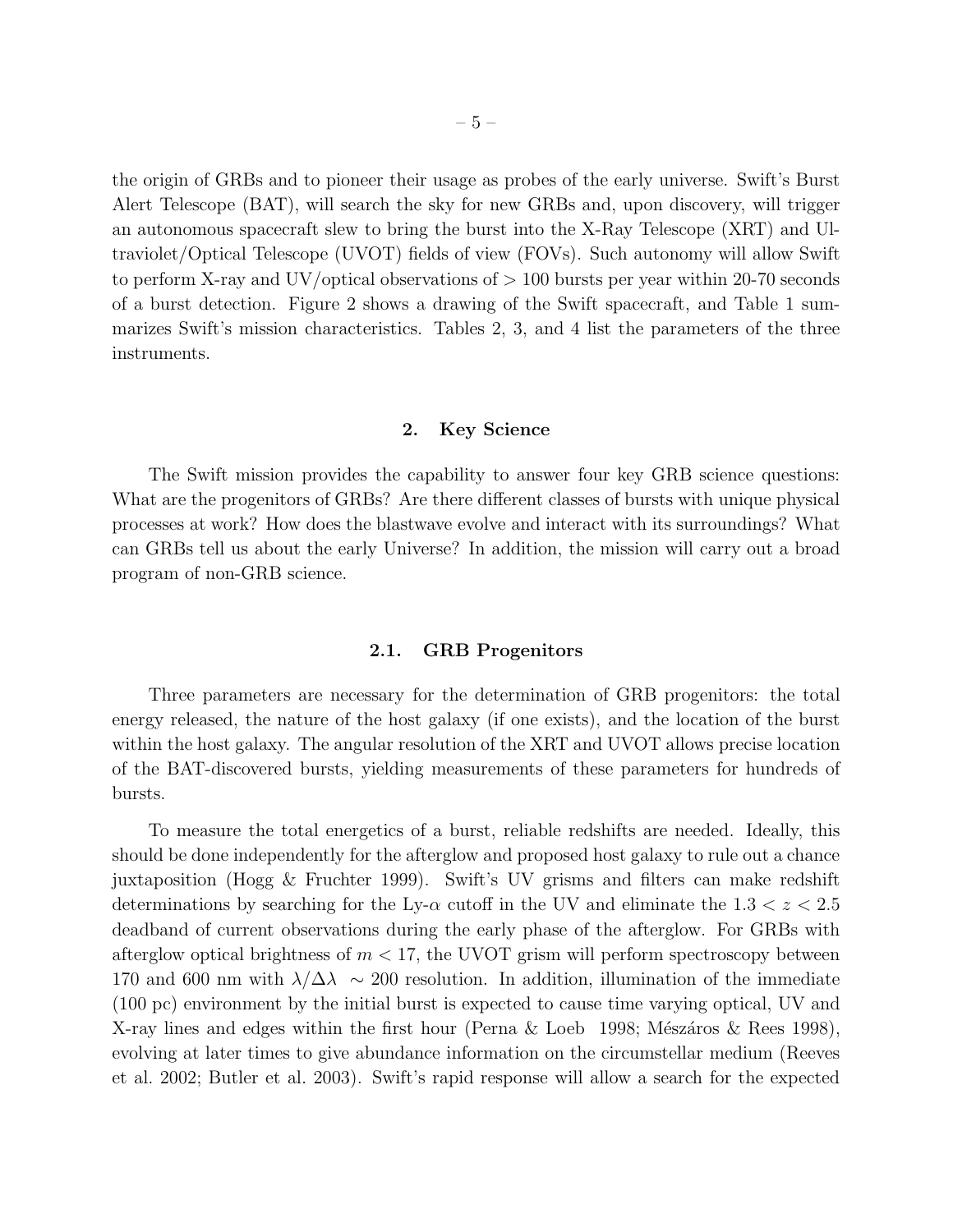X-ray lines and, thereby also provide a direct redshift measure from the X-ray afterglow.

The UVOT will provide positions of < 0.3 arcsec accuracy by using background stars to register the field. This position will give unique host galaxy identifications and allow later comparison with HST fields to determine the burst's position within the galaxy.

In some events, there may be no optical afterglow visible due to dust extinction surrounding the GRB site (Lamb 2003) or Lyman cutoff of a high redshift event. This is not likely to occur often with UVOT observing to sensitivities of  $24<sup>th</sup>$  magnitude immediately following the burst, as described below, but when it does occur it will indicate a high priority GRB. In such cases, the XRT 5.0 arcsec positions will be crucial, allowing unique identification of the candidate galaxy down to  $m_R \sim 26$  and rapid ground-based IR follow-up. Observations with Chandra made within a couple of days for a selection of these events will give sub-arcsec positions within the Swift 5.0 arcsec error circle.

#### 2.2. Blastwave Interaction

The GRB afterglow is thought to be produced by the interaction of an ultra-relativistic blastwave with the interstellar medium (ISM) or intergalactic medium (IGM). The blastwave model (Rees & Mészáros 1992) predicts a series of stages as the wave slows. A key prediction is a break in the spectrum that moves from the gamma to optical band, and is responsible for the power law decay of the source flux (Mészáros  $\&$  Rees 1997). This break moves through the X-ray band in a few seconds, but takes up to 1000 s to reach the optical; thus, observations within the first 1000 s in the optical and UV are critical. While it now seems likely that all the long GRBs have X-ray afterglows, not all have bright optical or radio afterglow (at least after several hours). While this may be due to optical extinction, it is possible that in some cases the optical (and X-ray) afterglow is present but decays much more rapidly (Groot et al. 1998; Pandey et al. 2003), perhaps as a function of the density of the local environment (Piran 1998). Prompt high-quality X-ray, UV, and optical observations over the first minutes to hours of the afterglow are crucial to resolving this question. Continuous monitoring is important since model-constraining flares can occur in the decaying emission.

Swift's capability to detect X-ray spectral lines and edges will provide a wealth of information about the afterglow mechanism and sites, including density, ionization, elemental abundance, and outflow characteristics. Swift will enable the observation of lines during the early bright phase of the afterglow, during which they are best detected.

Star forming regions are embedded in large columns of neutral gas and dust. The presence of extinction can be readily determined by multiband photometry in the optical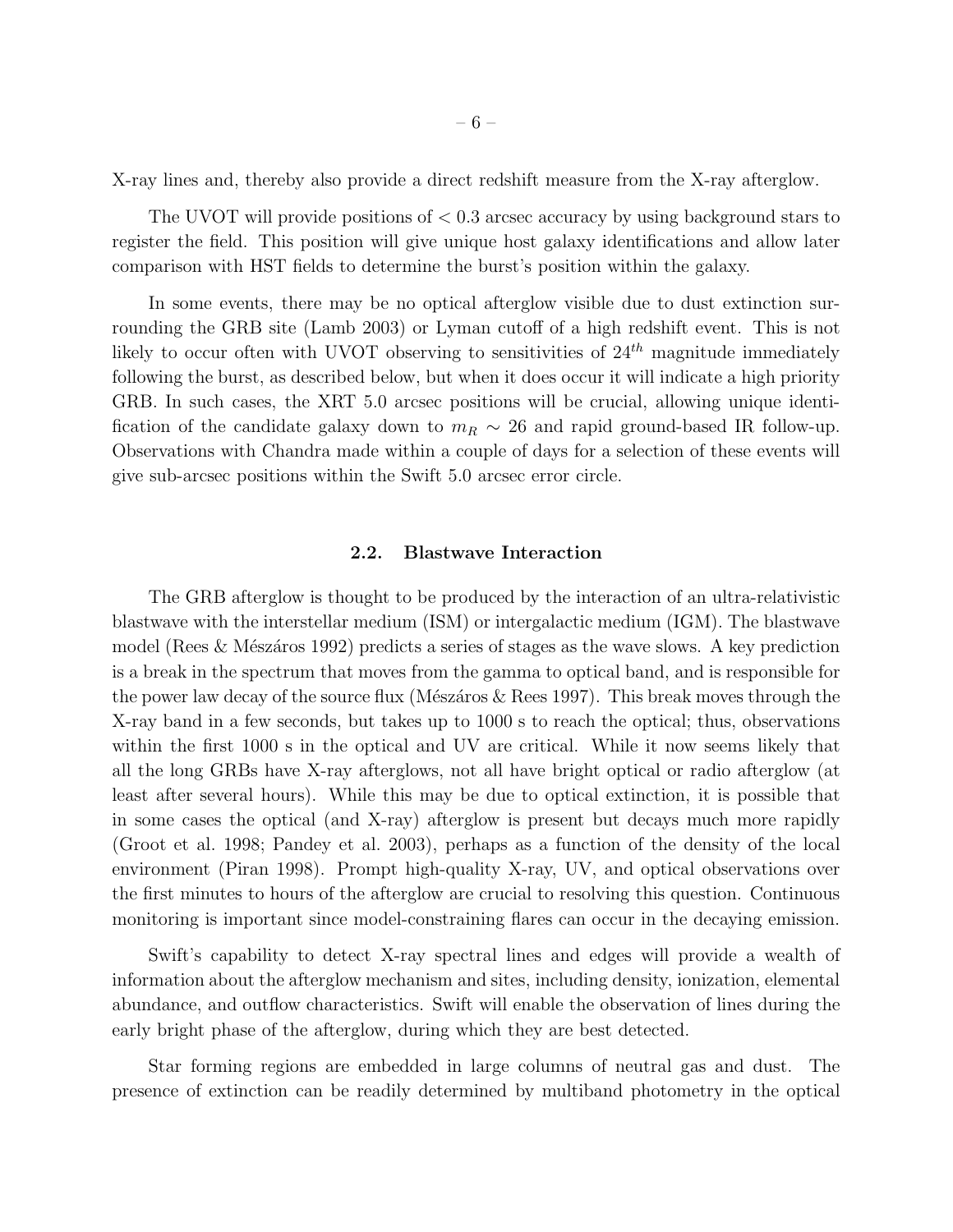and IR. The simultaneous detection of high X-ray absorption, coupled with photometric E  $(B-V)$  measurements with Swift, will determine whether dust and gas are present. Continuous monitoring over the first few hours to days will indicate whether dust is building up (due to condensation out of an expanding hot wind) or disappearing (due to ablation and evaporation).

#### 2.3. Classes of GRB

By determining the redshift, location, and afterglow properties of many hundreds of bursts, Swift will determine whether or not sub-classes of GRBs exist and what physical differences cause the classes. The current evidence for sub-classes is a bimodal distribution of burst duration, a possible correlation between hardness and log N-log P shape, the consistency of the  $V/V_{max}$  of some short bursts with a Euclidean distribution, the detection of X-ray rich events, the non-detection of optical emission from "dark" bursts and a possible separate population of long-lag, low-luminosity GRBs. However, it is not clear whether these differences are real or artifacts of the distribution function of GRB properties such as beaming angle, density of the local medium or initial energy injection. The main reason for current confusion is that no standard candle exists for GRBs, although recent work shows that when collimation angles are taken into account the total energy seems to be more narrowly distributed than the fluence (Panaitescu & Kumar 2001; Frail et al. 2001). Swift will remedy this confusion by directly measuring distance through redshift, thereby giving an exact determination of the GRB luminosity function.

Since BeppoSAX was not able to accurately locate bursts shorter than ∼ 1 second and because short bursts tend to have hard spectra to which HETE-2 is not sensitive, we have little data on the nature of afterglow for the short class of GRBs (see Figure 1). Swift will be sensitive to the shortest events, so will provide better coverage of these events than has been possible with current missions.

Should Swift discover GRBs with no X-ray or UV/optical afterglow, the BAT will still provide positions of 1-4 arcmin, which is sufficient to look for radio or IR counterparts. Only the rapid response of Swift will be able to identify such a new and elusive subclass of GRB event.

There is growing evidence of an association of GRBs with supernova explosions (Bloom et al. 1999; Woosley, Eastman, & Schmidt 1999; Galama et al. 1998; Germany et al. 2000; Reichart 1999; Dado, Dar, & De Rujula 2002; Stanek et al. 2003; Hjorth et al. 2003; Della Valle et al. 2003). For such associations, the UVOT will provide unique and unprecedented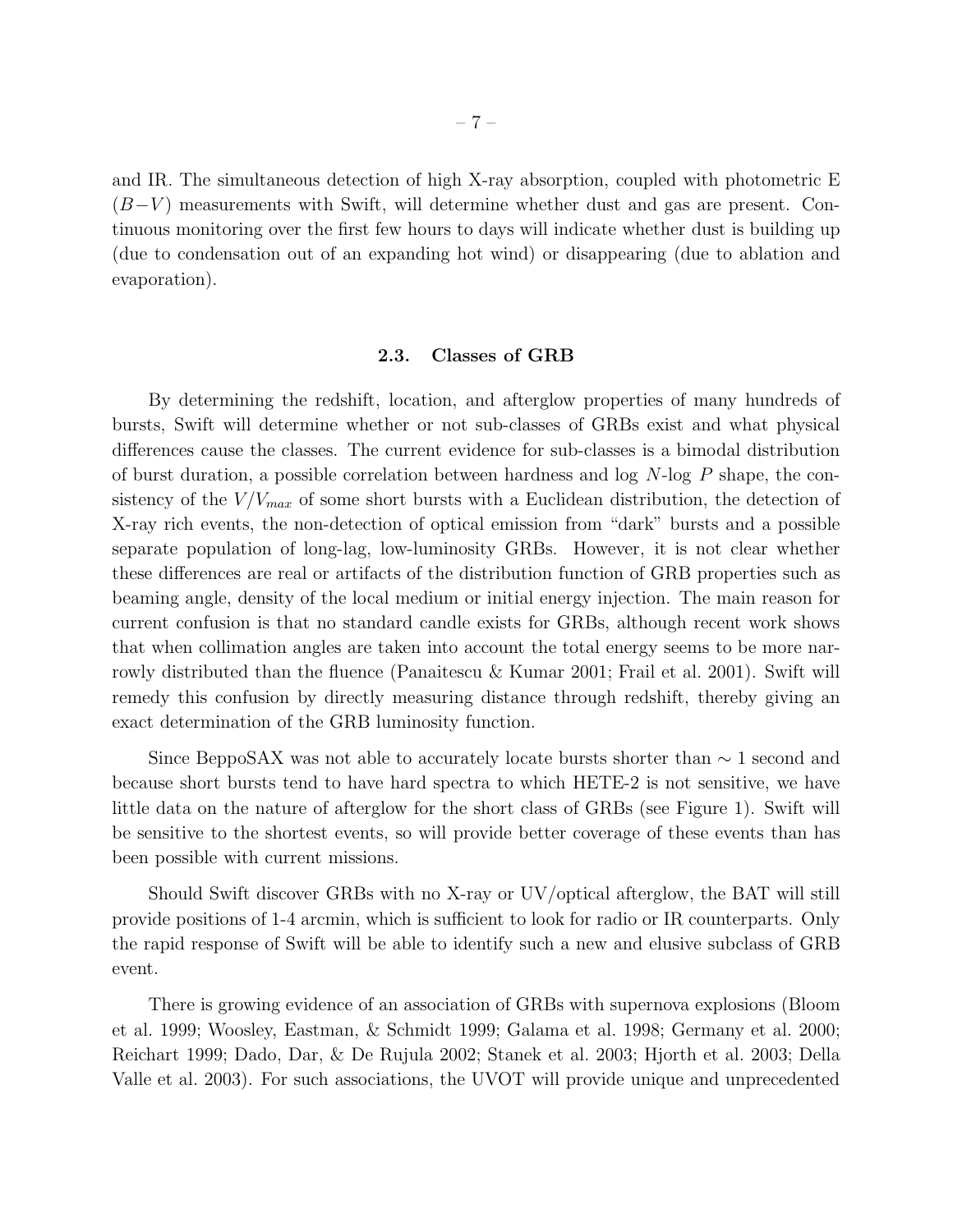coverage of the optical and UV light curve during the early stage.

#### 2.4. GRBs as Astrophysical Tools

Since the lifetime of massive star progenitors is short compared to the age of the universe at  $z < 5$ , the cosmic GRB rate should be approximately proportional to the star formation rate. The cosmic rate of massive star formation is at present controversial. Estimates that star formation peaks at z ∼1-2 and declines sharply at high redshifts have been reported (Madau et al. 1996). However, IR (Blain et al. 1999; Rowan-Robinson et al. 1997) and Xray cluster (Mushotzky & Lowenstein 1997) results show a considerably higher rate in dust enshrouded galaxies at higher redshifts. Swift, by obtaining a large sample of GRBs over a wide range of fluences and redshifts, will provide valuable information on the evolution of star formation in the Universe (Lamb & Reichart 2000; Bromm & Loeb 2002; Lloyd-Ronning, Fryer, & Ramirez-Ruiz 2002). Also, because the X-ray flux does not depend greatly on the line of sight column, these results will be independent of absorption. The star formation rates in the Swift-selected host galaxies can independently be estimated, for example using sub-millimeter and radio observations (Barnard et al. 2003; Berger et al. 2003).

GRBs are the most luminous objects we know of in the Universe, and, as such, provide a unique opportunity to probe the IGM and ISM of the host galaxies via measurement of absorption along the line of sight (Lamb & Reichart 2000; Fiore et al. 2000). Depending on evolution, GRBs might originate from redshifts up to  $\sim$  15 and have a median redshift  $> 2$ , larger than that of any other observable population. By rapidly providing both accurate positions and optical brightness, Swift will enable the immediate follow-up of those GRBs bright enough for high resolution optical absorption line spectroscopy at redshifts high enough to study the reionization of the IGM (Miralda-Escudé 1998). This information on the high-z Ly- $\alpha$  forest will be unique because there are currently no known bright  $(m < 17)$ galaxies or quasars at  $z > 6.5$  (Fan et al. 2001; Lamb & Reichart 2000).

#### 2.5. Non-GRB Science

# *2.5.1. Hard X-ray Survey*

The BAT will produce the most sensitive hard X-ray survey ever made. Since no all-sky survey is planned by INTEGRAL, Swift's survey will be unmatched. Assuming uniform coverage to estimate sensitivities, the BAT instrument will provide an exposure of  $1.3 \times 10^{10}$  $\text{cm}^2$  s for each sky pixel yielding a  $5\sigma$  statistical sensitivity of 200 mCrab in the 15-150 keV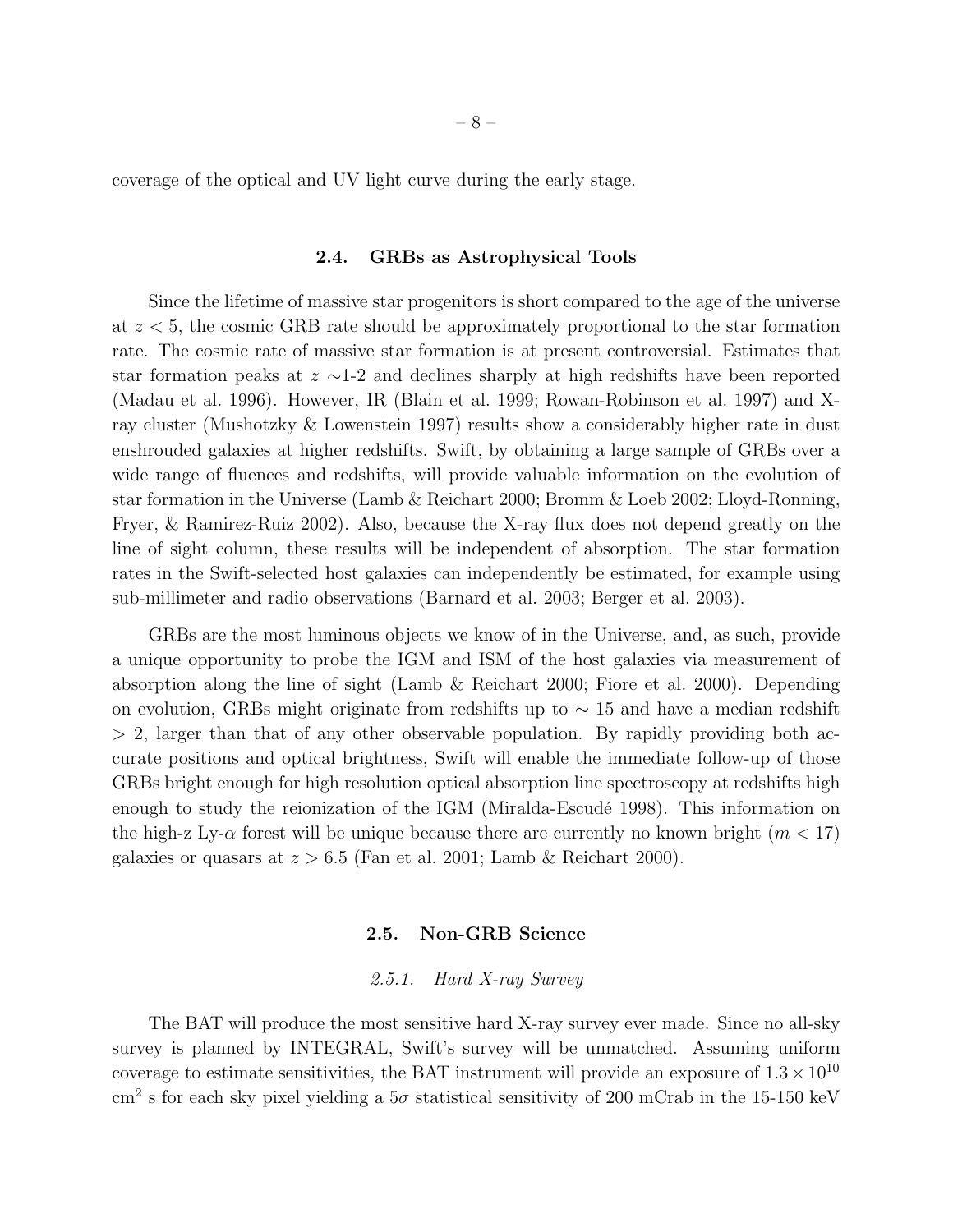band. In this energy range, our experiencewith coded mask instruments suggests that such deep exposures will be systematics limited. Although 2D coded apertures generally have better systematics than the alternatives (modulation collimators, Fourier grids, etc.), we estimate BAT detection sensitivity to be systematics limited at ∼ 1 mCrab at high galactic latitude (> 45 °) and  $\sim$  3 mCrab when strong galactic sources are in the FOV. These correspond to limits in the 15-150 keV band of  $2 \times 10^{-11}$  erg cm<sup>-2</sup> s<sup>-1</sup> for high latitudes and  $6 \times 10^{-11}$  erg cm<sup>-2</sup> s<sup>-1</sup> for low latitudes. Such levels correspond to  $15\sigma$  to  $50\sigma$  in a statistical sense. Swift's survey will be 17 times more sensitive for one third of the sky and 5 times more sensitive for the rest than the best complete hard X-ray survey to date by HEAO A-4, complete to 17 mCrab (Levine et al. 1984).

#### *2.5.2. Active Galactic Nuclei*

Recent studies with ASCA, Ginga, and BeppoSAX have shown the existence of a large population of highly absorbed Seyfert 2 galaxies with line-of-sight column densities  $> 10^{23}$ cm<sup>−</sup><sup>2</sup> . The large column makes the nuclei of these objects essentially invisible at optical and soft X-ray wavelengths. Detailed models (Madau, Ghisellini, & Fabian 1994; Hasinger & Zamorani 1997) show such a population of highly absorbed AGN is needed to produce the observed 30 keV bump in the hard X-ray background and that it comprises about half of all AGN. The only known method of detecting such objects is an unbiased sky survey in the E > 10 keV band of sufficient sensitivity to detect a large population.

The number of AGN observed at > 1 mCrab in the 2-10 keV range is  $\sim 100$  (Piccinotti et al. 1982), but AGN spectra are harder than that of the Crab, so this corresponds to 200-300 sources at  $> 1$  mCrab in the 10-100 keV band. The factor for highly absorbed AGN raises this total to 400-600 sources. These estimates are consistent with scaling from the 6 AGN in the HEAO A-4 survey. Using 400 sources, we expect Swift to detect > 300 AGN brighter than 1 mCrab within 45◦of the Galactic poles and > 70 AGN brighter than 3 mCrab in the rest of the sky. More than half will not have been identified in the ROSAT survey. At this time, only  $\sim 20$  AGN have quality detections at energies  $> 30$  keV (Dermer & Gehrels 1995; Macomb & Gehrels 1999).

#### *2.5.3. Soft Gamma Repeaters*

The BAT will be sensitive to soft gamma repeaters (SGRs) because of its capable shortburst trigger. While the SGR bursts are shorter than the Swift slew time, XRT and UVOT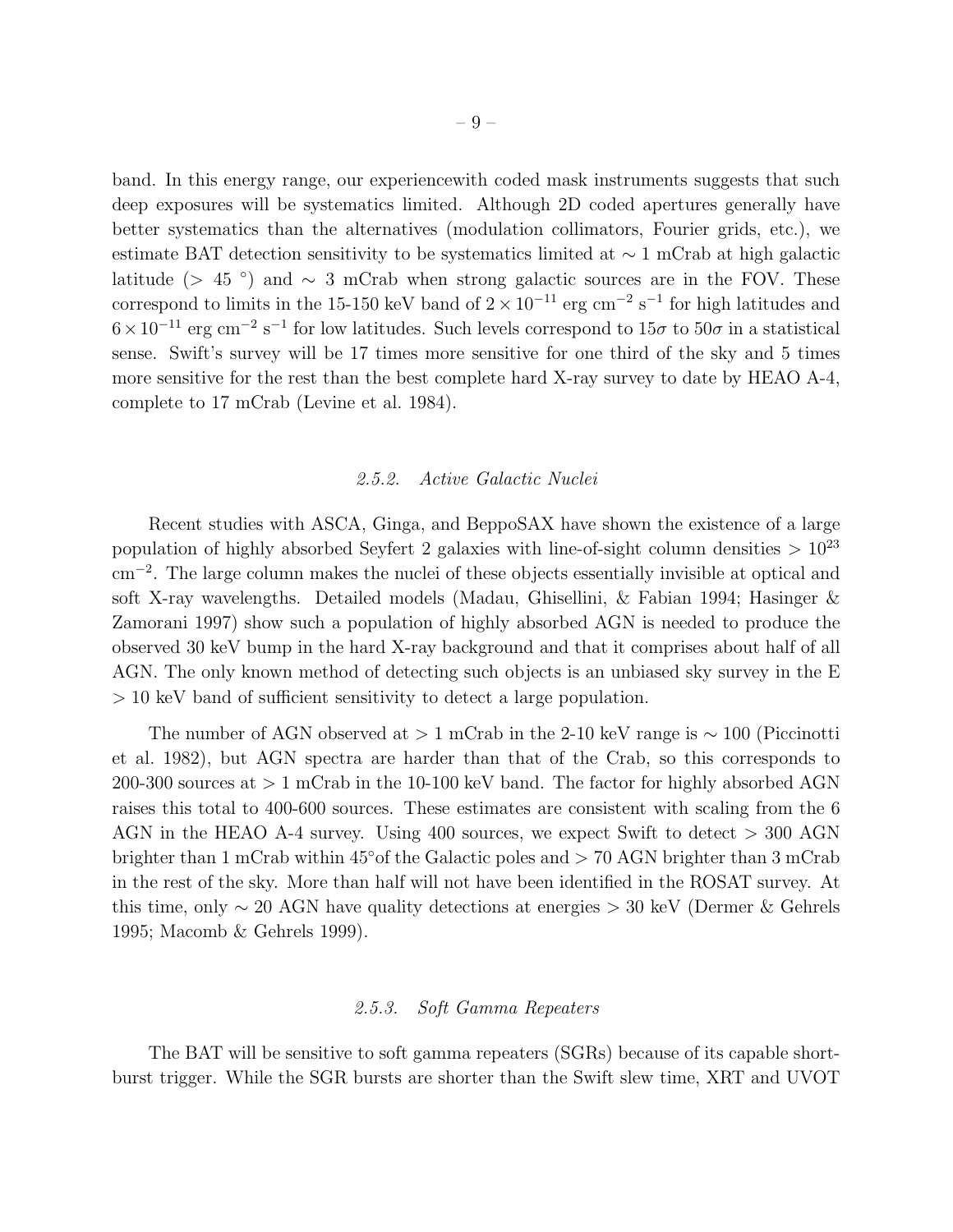will perform sensitive searches immediately after an SGR burst for X-ray and optical counterparts and will likely be on-target when subsequent bursts occur. Swift will not only study existing SGRs, but will be able to discover new ones to help complete the galactic SGR census.

#### *2.5.4. Rapid Reaction Science*

The rapid reaction capability of the Swift observatory, using the TDRSS uplink, will provide the unique ability to respond rapidly (within  $\sim 1$  hour) with sensitive gammaray, X-ray, UV, and optical observations to most events on the sky. This includes targets of opportunity (ToOs) for AGN flares, X-ray transients, pulsar glitches, outbursts from dwarf novae, and stellar flares. Highly variable black-hole binaries such as GX 339-4 will be excellent targets for simultaneous high time resolution multiwavelength observations for understanding the complex accretion-outflow physics (Smith et al. 1999). The BAT is  $> 10$ times more sensitive as a monitor than BATSE and will initiate many of the targets of opportunity. Triggers from external sources will also be possible. There has never been a facility that can provide such rapid multiwavelength follow-up to unpredictable events. As with any new observation capability, the potential for serendipitous science return is high.

#### 3. Swift Mission

The Swift mission was selected for Phase A study in January 1999 and selected for flight in October 1999. Swift's science payload consists of three instruments mounted onto an optical bench. These instruments, the Burst Alert Telescope (BAT), X-Ray Telescope (XRT) and UltraViolet/Optical Telescope (UVOT), are shown on the spacecraft in Figure 2, and their characteristics are listed in Tables 2-4.

The spacecraft is provided by Spectrum Astro, based on their flight-proven SA-200 bus. The launch will be on a Delta 7320-10 in early 2004 to a 22<sup>°</sup>-inclination, 600-km altitude orbit. Swift has a nominal lifetime of 2 years with a goal of 5 years and an orbital lifetime of  $\sim$  8 years.

Normal data will be downlinked in several passes each day over the Italian Space Agency (ASI) ground station at Malindi, Kenya. TDRSS will be used to send burst alert messages to the ground. Similarly, information about bursts observed by other spacecraft will be uplinked through TDRSS for evaluation by Swift's on-board figure-of-merit (FoM) software (see Section 4.1).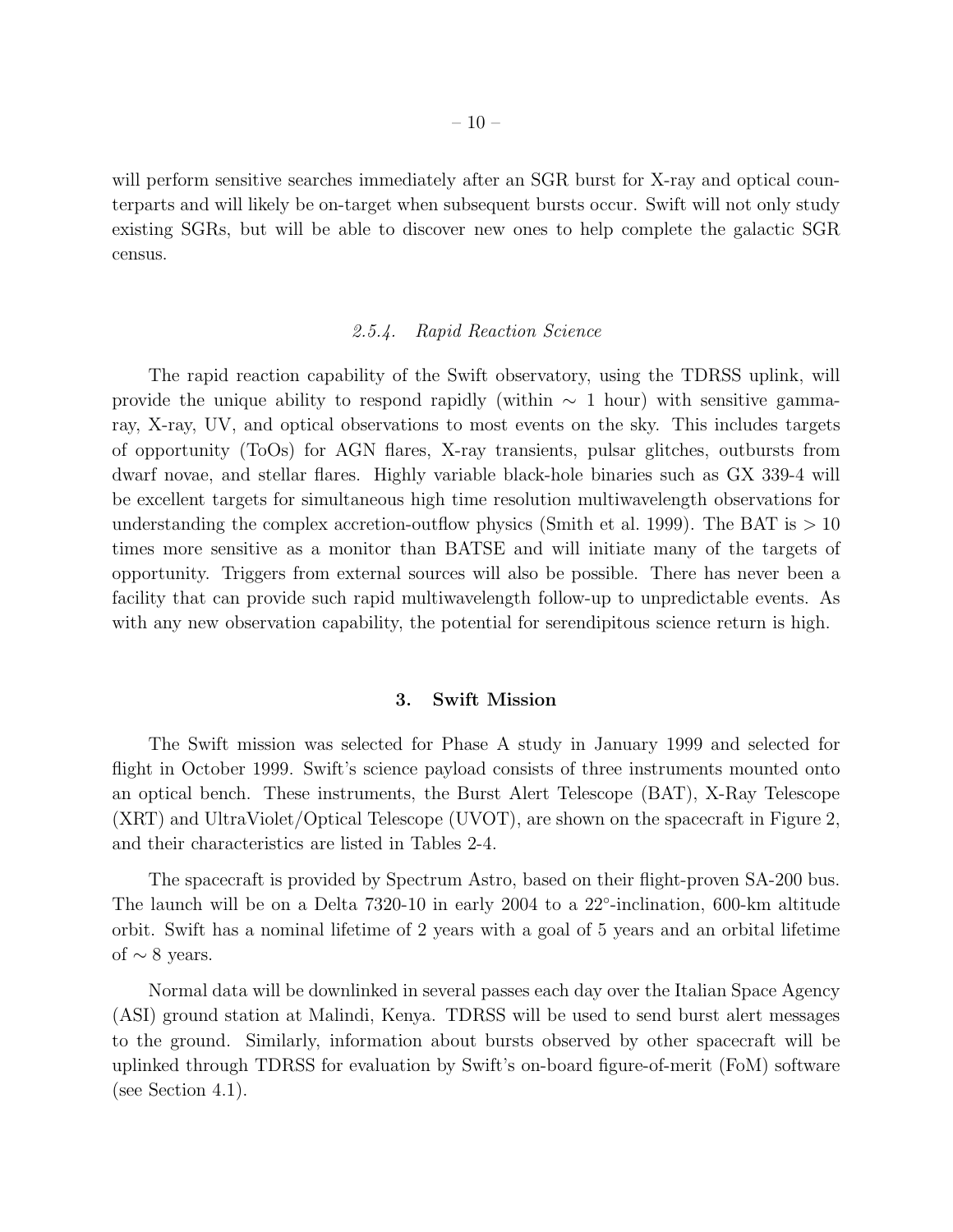There will be no on-board propulsion system. Pointing will be provided by momentum wheels with momentum unloaded by magnetic torquers. Pointing knowledge will be through the gyroscopes, star trackers, sun sensors, and magnetometers. The simulated distribution of Swift reaction times is shown in Figure 3.

The observation strategy for the early phases of the mission will be for the XRT and UVOT to be almost constantly observing positions of bursts previously detected by the BAT. The most recently detected burst will have priority (although this can be adjusted as science dictates). Typically 2 to 4 sources will be observed each orbit. When a burst is detected, an automated series of XRT and UVOT observations will be performed lasting 20,000 s in exposure. Following that time, additional observations will be scheduled via ground planning. For at least the first months of the mission, all GRBs detected/imaged by BAT and within allowed pointing constraints of the spacecraft will be slewed to. Also, priority will be given to GRB observations in this period with no time specifically spent on secondary science; although, serendipitous science such as the BAT sky survey and transient monitoring will occur automatically as BAT awaits the next GRB trigger.

# 4. Burst Alert Telescope

The Burst Alert Telescope (BAT) is a highly sensitive, large FOV instrument designed to provide critical GRB triggers and 4-arcmin positions. It is a coded-mask instrument with a 1.4 steradian field-of-view (half coded). The energy range is 15-150 keV for imaging with a non-coded response up to 500 keV. Within the first ∼ 10 seconds of detecting a burst, the BAT will calculate an initial position, decide whether the burst merits a spacecraft slew and, if worthy, send the position to the spacecraft.

In order to study bursts with a variety of intensities, durations, and temporal structures, the BAT must have a large dynamical range and trigger capabilities. The BAT uses a twodimensional coded mask and a large area solid state detector array to detect weak bursts and has a large FOV to detect a good fraction of bright bursts. Since the BAT coded FOV always includes the XRT and UVOT fields-of-view, long duration gamma-ray emission from the burst can be studied simultaneously with the X-ray and UV/optical emission. The data from the BAT will also produce a sensitive hard X-ray all-sky survey over the course of Swift's two year mission (see 2.5.1). Figure 4 shows a cut-away drawing of the BAT, and Table 2 lists the BAT's parameters. Further information on the BAT is given by Barthelmy (2003).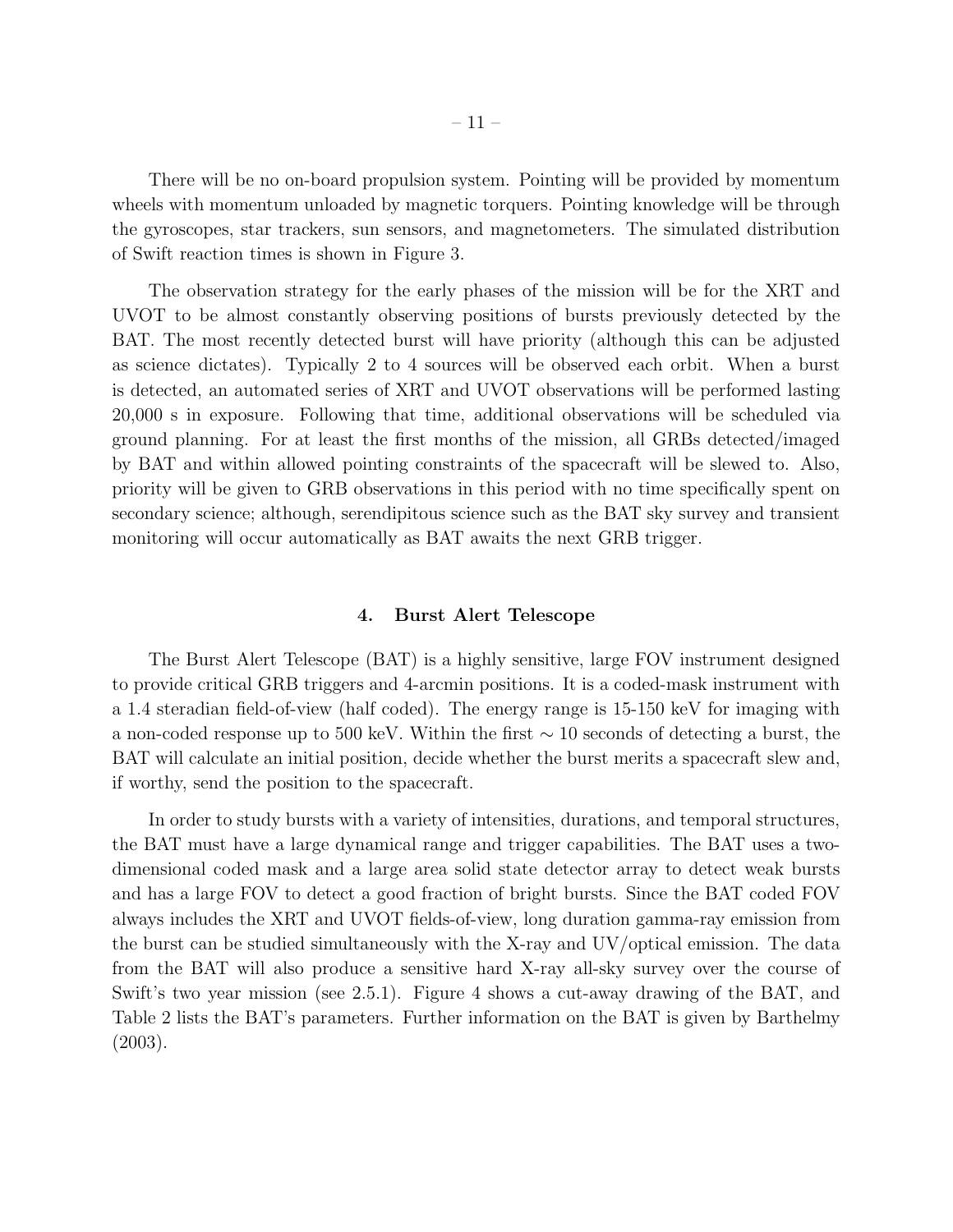# 4.1. Technical Description

The BAT's 32,768 pieces of  $4 \times 4 \times 2$  mm CdZnTe (CZT) form a  $1.2 \times 0.6$  m sensitive area in the detector plane. The detector configuration is similar to that of the CdTe detectors on INTEGRAL, with about twice the area of the INTEGRAL array. Groups of 128 detector elements are assembled into  $8 \times 16$  arrays, each connected to 128-channel readout Application Specific Integrated Circuits (ASICs; the XA1s, which are designed and produced by Integrated Detector and Electronics of Norway). Detector modules, each containing two such arrays, are further grouped by eights into blocks. This hierarchical structure, along with the forgiving nature of the coded-aperture technique, means that the BAT can tolerate the loss of individual pixels, individual detector modules, and even whole blocks without losing the ability to detect bursts and determine locations. The CZT array will have a nominal operating temperature of 20◦C, and its thermal gradients (temporal and spatial) will be kept to within  $\pm 1^{\circ}$ C. The typical bias voltage is 200 V, with a maximum of 300 V. The detectors will be calibrated in flight with an electronic pulsar and an <sup>241</sup>Am tagged source.

The BAT has a D-shaped coded mask, made of  $\sim$  54,000 lead tiles (5  $\times$  5  $\times$  1 mm) mounted on a 5 cm thick composite honeycomb panel, which is mounted by composite fiber struts 1 meter above the detector plane. Because the large FOV requires the aperture to be much larger than the detector plane and the detector plane is not uniform due to gaps between the detector modules, the BAT coded mask uses a completely random, 50% open-50% closed pattern, rather than the commonly used Uniformly Redundant Array pattern. The mask has an area of 2.7 m<sup>2</sup>, yielding a half-coded FOV of  $100^{\circ} \times 60^{\circ}$ , or 1.4 steradians.

A graded-Z fringe shield, located both under the detector plane and surrounding the mask and detector plane, will reduce background from the isotropic cosmic diffuse flux and the anisotropic Earth-albedo flux by  $\sim$  95%. The shield is composed of layers of Pb, Ta, Sn, and Cu, which are thicker toward the bottom nearest the detector plane and thinner near the mask.

An FoM algorithm resides within the BAT flight software and decides if a burst detected by the BAT is worth requesting a slew maneuver by the spacecraft. If the new burst has more "merit" than the pre-programmed observations, a slew request is sent to the spacecraft. Uploaded rapid-reaction positions are processed exactly the same as events discovered by the BAT. The FoM is implemented entirely in software and can be changed either by adjusting the parameters of the current criteria or by adding new criteria.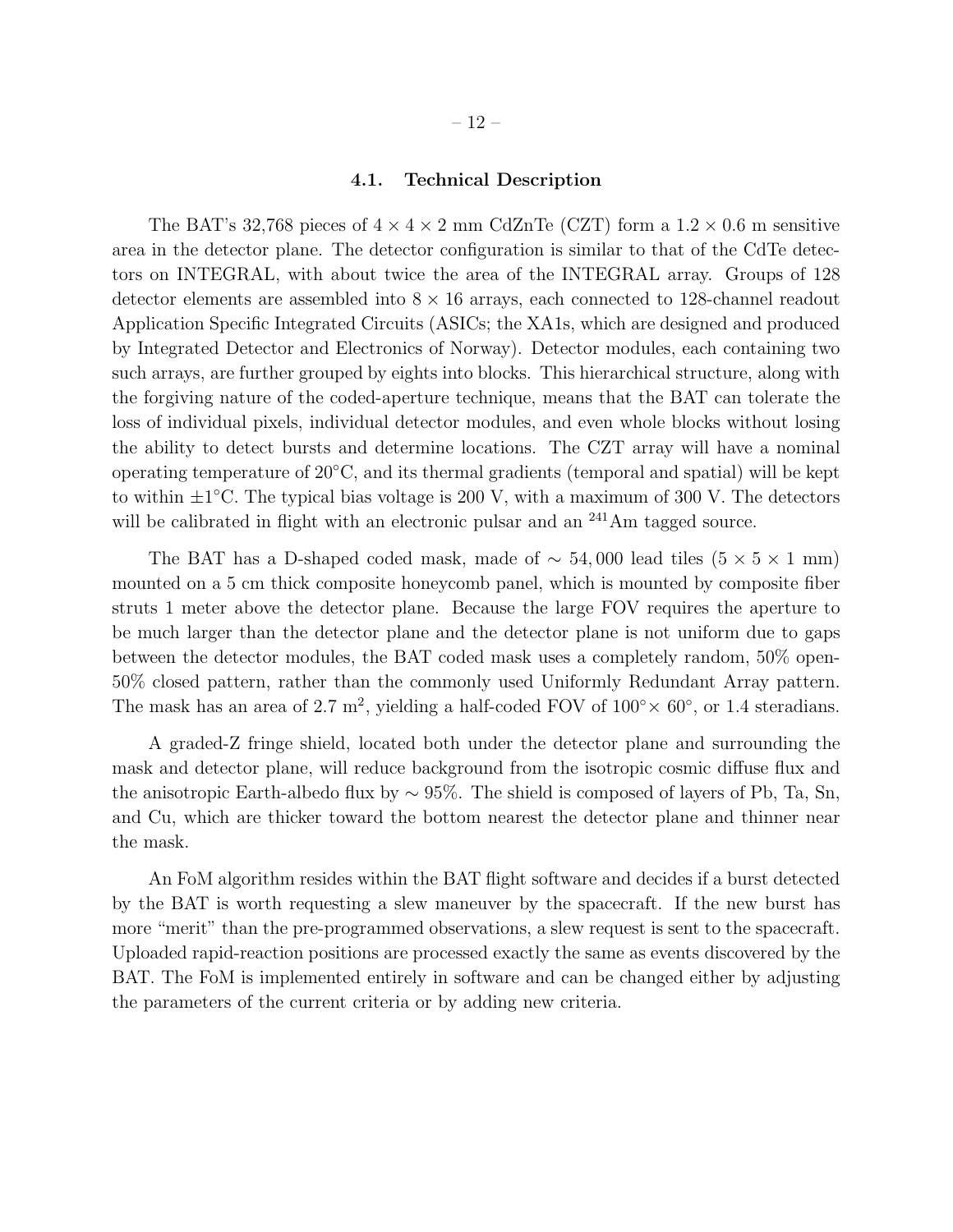# 4.2. BAT Operations

The BAT runs in two modes: Burst Mode, which produces burst positions, and Survey Mode, which produces hard X-ray survey data. In the Survey Mode the instrument collects count-rate data in 5 minute time bins for 18 energy intervals. When a burst occurs it switches into a photon-by-photon mode with a round-robin buffer to save pre-burst information.

# *4.2.1. Burst Detection*

The burst trigger algorithm looks for excesses in the detector count rate above expected background and constant sources. It is based on algorithms developed for the HETE-2 GRB observatory, upgraded based on HETE-2 experience. The algorithm continuously applies a large number of criteria that specify the pre-burst background intervals, the order of the extrapolation of the background rate, the duration of the burst emission test interval, the region of the detector plane illuminated, and the energy range. The BAT processor will continuously track hundreds of these criteria sets simultaneously. The table of criteria can be adjusted after launch. The burst trigger threshold is commandable, ranging from  $4\sigma$  to  $11\sigma$  above background noise with a typical value of  $8\sigma$ . A key feature of the BAT instrument for burst detection is its imaging capability. Following the burst trigger the on-board software will check for and require that the trigger corresponds to a point source, thereby eliminating many sources of background such as magnetospheric particle events and flickering in bright galactic sources. Time stamping of events within the BAT has a relative accuracy of 100  $\mu$ s and an absolute accuracy from the spacecraft clock of  $\sim 200 \,\mu s$  (after ground analysis). When a burst is detected, the sky location and intensity will be immediately sent to the ground and distributed to the community through the Gamma-Ray Burst Coordinates Network (GCN) (Barthelmy et al. 2000).

# *4.2.2. Hard X-ray Survey*

While searching for bursts, the BAT will perform an all-sky hard X-ray survey and monitor for hard X-ray transients. The survey is described in Section 2.5.1. For on-board transient detection, 1-minute and 5-minute detector plane count-rate maps and ∼ 30-minute long average maps are accumulated in 4 energy bandpasses. Sources found in these images are compared against an on-board catalog of sources. Those sources either not listed in the catalog or showing large variability are deemed transients. A subclass of long smooth GRBs that are not detected by the burst trigger algorithm may be detected with this process. All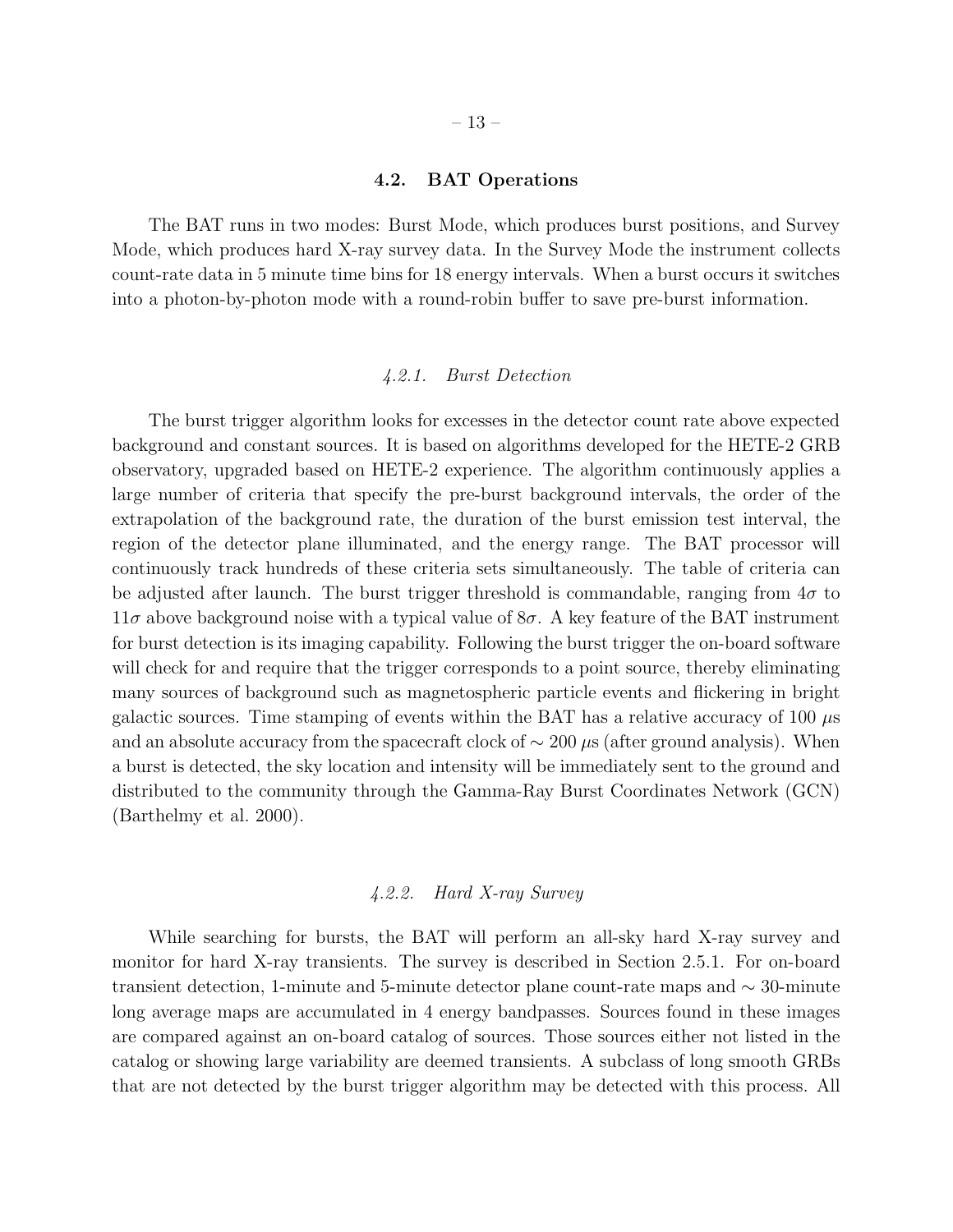hard X-ray transients will be distributed to the world community through the internet, just like the bursts.

#### 4.3. Detector Performance

A typical spectrum of the 60 keV gamma-ray line from an <sup>241</sup>Am radioactive source for an individual pixel is shown in Figure 5. It has a full-width-half maximum (FWHM) at 60 keV of 3.3 keV ( $\Delta E/E = 5\%$ ), which is typical of CZT detectors. A composite image made with a  $^{133}$ Ba radioactive calibration source is shown in Figure 6. The source was positioned 3 meters above the detectors and moved to several locations to spell out "BAT". The FWHM spread of the individual images, when corrected to infinite distance, is 17 arcmin, which is consistent with the predicted instrument PSF of  $<$  20 arcmin. Simulations have calculated an average BAT background event rate of  $17,000$  events s<sup>-1</sup>, with orbital variations of a factor of two around this value. This yields a GRB sensitivity of  $\sim 10^{-8}$  erg cm<sup>-2</sup> s<sup>-1</sup>, 5 times better than BATSE. The combination of the 4 mm square CZT pieces, plus the 5 mm square mask cells and the 1-m detector-to-mask separation gives an instrumental angular resolution of 20 arcmin FWHM, yielding a conservative 4 arcmin centroiding capability for bursts and steady-state sources given an  $8\sigma$  burst threshold.

# 5. X-Ray Telescope

Swift's X-Ray Telescope (XRT) is designed to measure the fluxes, spectra, and lightcurves of GRBs and afterglows over a wide dynamic range covering more than 7 orders of magnitude in flux. The XRT will pinpoint GRBs to 5-arcsec accuracy within 10 seconds of target acquisition for a typical GRB and will study the X-ray counterparts of GRBs beginning 20-70 seconds from burst discovery and continuing for days to weeks. Figure 7 shows a schematic of the XRT, and Table 3 summarizes XRT parameters. Further information on the XRT is given by Burrows et al. (2003).

# 5.1. Technical Description

The XRT is a focusing X-ray telescope with a 110 cm<sup>2</sup> effective area, 23 arcmin FOV, 18 arcsec resolution (half-power diameter), and 0.2-10 keV energy range.

The XRT uses a grazing incidence Wolter 1 telescope to focus X-rays onto a state-of-theart CCD. The complete mirror module for the XRT consists of the X-ray mirrors, thermal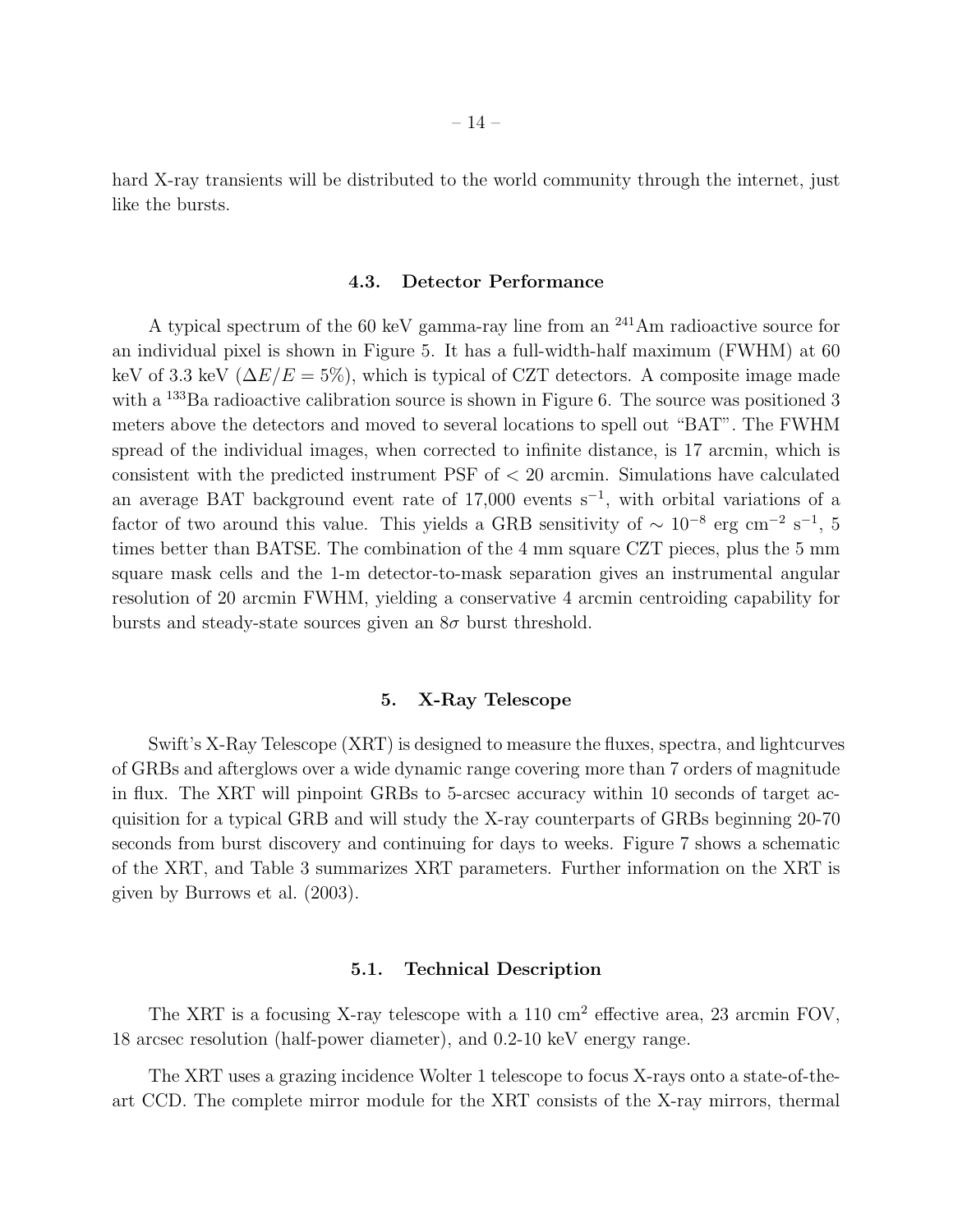baffle, a mirror collar, and an electron deflector. The X-ray mirrors are the FM3 units built, qualified and calibrated as flight spares for the JET-X instrument on the Spectrum X mission (Citterio et al. 1996; Wells et al. 1992, 1997). To prevent on-orbit degradation of the mirror module's performance, it will be maintained at  $20 \pm 5^{\circ}$ C with gradients of  $\lt 1^{\circ}$ C by an actively controlled thermal baffle similar to the one used for JET-X.

A composite telescope tube holds the focal plane camera, containing a single CCD-22 detector. The CCD-22 detector, designed for the EPIC MOS instruments on the XMM-Newton mission, is a three-phase frame-transfer device, using high resistivity silicon and an open-electrode structure (Holland et al. 1996) to achieve a useful bandpass of 0.2-10 keV (Short, Keay, & Turner 1998). The CCD consists of an image area with  $600 \times 602$  pixels  $(40 \times 40 \text{ mm})$  and a storage region of  $600 \times 602$  pixels  $(39 \times 12 \text{ mm})$ . The FWHM energy resolution of the CCD decreases from  $\sim 190$  eV at 10 keV to  $\sim 50$  eV at 0.1 keV, where below ∼ 0.5 keV the effects of charge trapping and loss to surface states become significant. A special "open-gate" electrode structure gives the CCD-22 excellent low energy quantum efficiency (QE) while high resistivity silicon provides a depletion depth of 30 to 35 mm to give good QE at high energies. The detectors will operate at approximately 100 K to ensure low dark current and to reduce the CCD's sensitivity to irradiation by protons (which can create electron traps which ultimately affect the detector's spectroscopy).

#### 5.2. Operation and Control

The XRT supports three readout modes to enable it to cover the dynamic range and rapid variability expected from GRB afterglows, and autonomously determines which readout mode to use. In order of bright flux capability (and the order that would normally be used following a GRB), the modes are as follows. Imaging Mode produces an integrated image measuring the total energy deposited per pixel and does not permit spectroscopy. It will only be used to position bright sources up to  $7 \times 10^{-7}$  erg cm<sup>-2</sup> s<sup>-1</sup> (37 Crab). Windowed Timing Mode sacrifices position information to achieve high time resolution (2.2 ms) and bright source spectroscopy through rapid CCD readouts. It is most useful for sources with flux below  $\sim 10^{-7}$  erg cm<sup>-2</sup> s<sup>-1</sup> (5 Crab). Photon-counting Mode uses sub-array windows to permit full spectral and spatial information to be obtained for source fluxes ranging from  $2 \times 10^{-14}$  to  $2 \times 10^{-11}$  erg cm<sup>-2</sup> s<sup>-1</sup> (1 mCrab to 45 mCrab). The upper limit is set by when pulse pile-up becomes important  $($  > 5\%).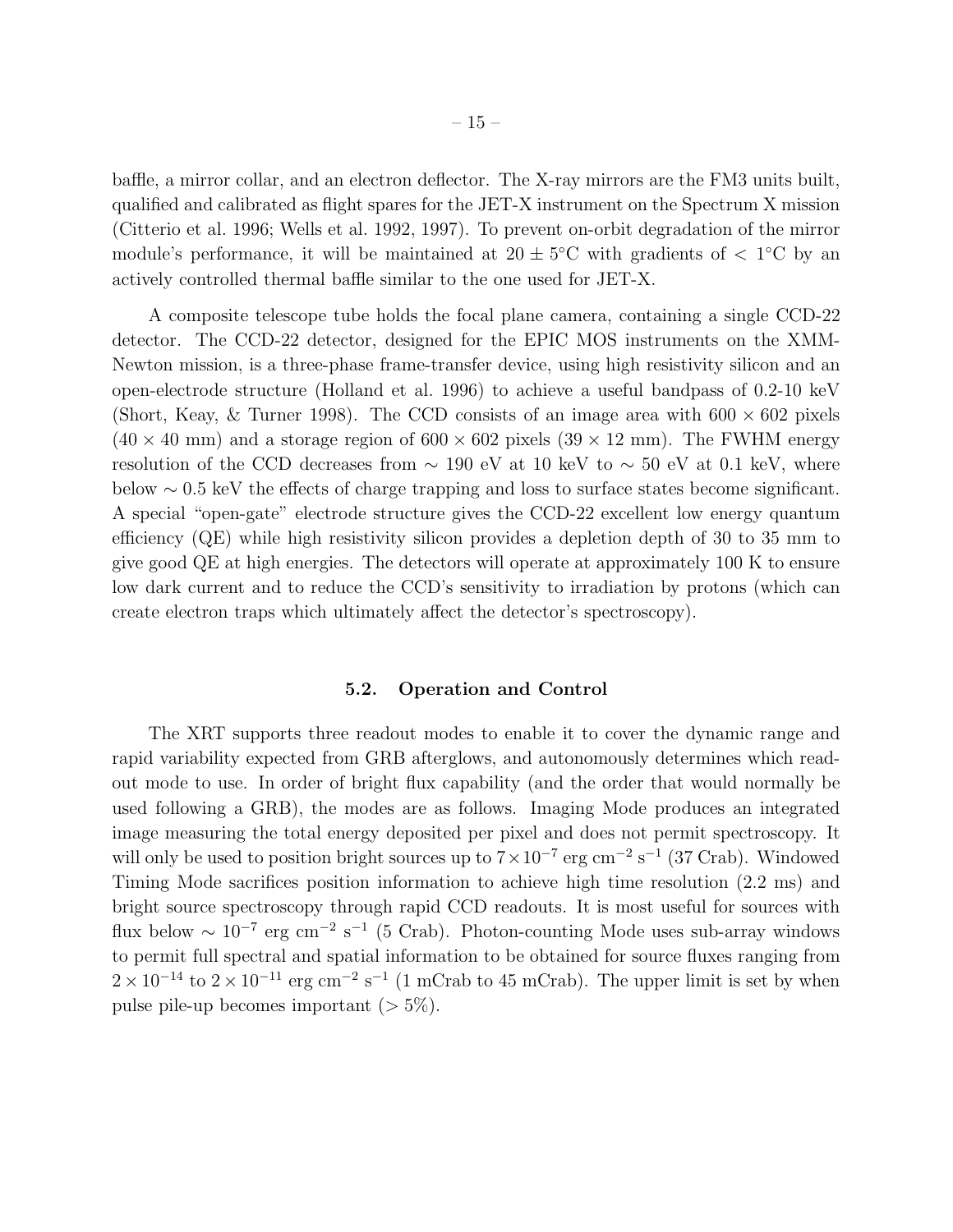#### 5.3. Instrument Performance

The instrument point spread function has a 18 arcsec half-energy width, and, given sufficient photons, the centroid of a point source image can be determined to sub-arcsec accuracy in detector coordinates. Based on BeppoSAX and RXTE observations, it is expected that a typical X-ray afterglow will have a flux of 0.5-5 Crabs in the 0.2-10 keV band immediately after the burst. This flux should allow the XRT to obtain source positions to better than 1 arcsec in detector coordinates, which will increase to  $\sim$  5 arcsec when projected back into the sky due to alignment uncertainty between the star tracker and the XRT.

The XRT energy resolution at launch will be  $\sim 140$  eV at 6 keV, with spectra similar to that shown in Figure 8. Fe emission lines, if detected, will provide a redshift measurement accurate to about 10%. The resolution will degrade during the mission, but will remain above 300 eV at the end of the mission life for a worst-case environment. Photometric accuracy will be good to 10% or better for source fluxes from the XRT's sensitivity limit of  $2 \times 10^{-14}$ erg cm<sup>-2</sup> s<sup>-1</sup> to ~ 8 × 10<sup>-7</sup> erg cm<sup>-2</sup> s<sup>-1</sup> (about 2 times brighter than the brightest X-ray burst observed to date).

#### 6. Ultra-Violet/Optical Telescope

The Ultra-Violet/Optical Telescope (UVOT) design is based on the Optical Monitor (OM) on-board ESA's XMM-Newton mission (see Mason et al. (1996, 2001) for a discussion of the XMM-OM). UVOT is co-aligned with the XRT and carries an 11-position filter wheel, which allows low-resolution grism spectra of bright GRBs, and broadband UV/visible photometry. There is also a  $4\times$  field expander (magnifier) that delivers diffraction limited sampling of the central portion of the telescope FOV. Photons register on the microchannel plate intensified CCD (MIC). Figure 9 shows a schematic of the UVOT, and Table 4 summarizes the UVOT parameters. Further information on the UVOT is given by Roming et al. (2003).

# 6.1. Technical Description

The UVOT's optical train consists of a 30 cm clear aperture Ritchey-Chrtien telescope with a primary f-ratio of  $f/2.0$  increasing to  $f/12.72$  after the secondary. The baffle system consists of an external baffle, which extends beyond the secondary mirror; an internal baffle, which lines the telescope tube between the primary and secondary mirrors; and primary/secondary baffles, which surround the secondary mirror and the hole at the center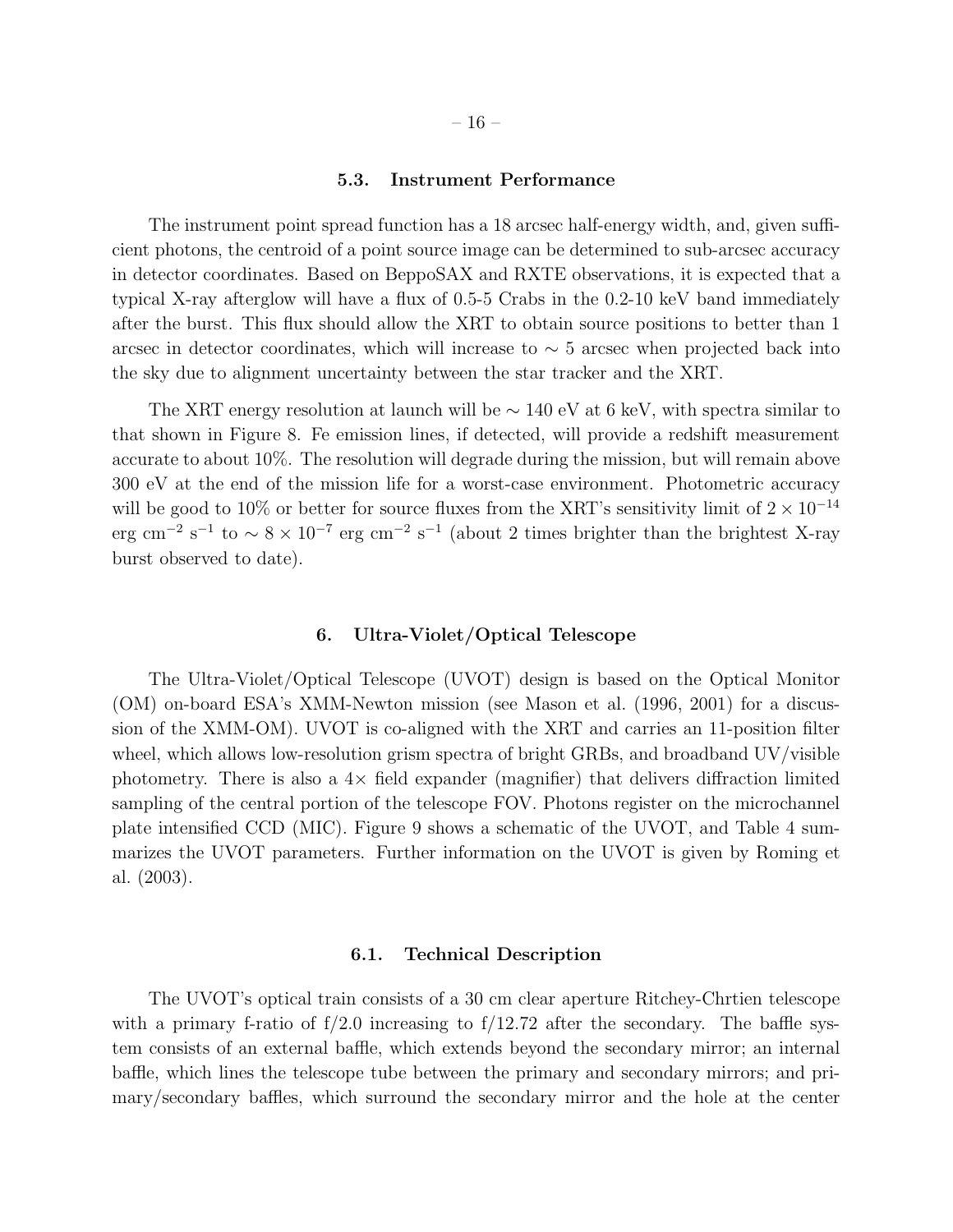of the secondary mirror. An INVAR structure that is intrinsically thermally stable is used between the mirrors and maintains the focus. Fine adjustment to the focus is achieved by activating heaters on the secondary mirror support structure and on the INVAR metering rods that separate the primary and secondary mirrors.

The UVOT carries two redundant photon-counting detectors that are selected by a steerable mirror mechanism. Each detector has a filter wheel mounted in front of it carrying the following elements: a blocked position for detector safety; a white light filter; a field expander; two grisms; U, B, and V filters; and three broadband UV filters centered on 190, 220 and 260 nm. One grism on each wheel is optimized for the UV, the other for optical light, and both offer a spectral resolution of  $\sim 1 \text{ nm/pixel}$ . Diffraction-limited images can be obtained with the  $4\times$  field expander (magnifier); however, because of the limits of the transmission optics, the magnifier does not work at UV wavelengths. The UVOT operates as a photon-counting instrument. The two detectors are MICs incorporating CCDs with  $384\times288$  pixels,  $256\times256$  of which are usable for science observations. Each pixel corresponds to  $4 \times 4$  arcsec on the sky, providing a  $17 \times 17$  arcmin FOV. Photon detection is performed by reading out the CCD at a high frame rate and determining the photon splash's position using a centroiding algorithm. The detector achieves a large format through this centroiding technique, sub sampling the  $256 \times 256$  CCD pixels each into  $8 \times 8$  virtual pixels, leading to an array of  $2048 \times 2048$  virtual pixels with a size of  $0.5 \times 0.5$  arcsec on the sky. The frame rate for the UVOT detectors is 10.8 ms. These detectors have very low dark current, which usually can be ignored when compared to other background sources. In addition, they have few hot or dead pixels and show little global variation in quantum efficiency.

#### 6.2. Operating Scenarios

There are six observing scenarios for the UVOT: slewing, settling, finding chart, automated targets, pre-planned targets, and safe pointing targets.

*Slewing*. As the spacecraft slews to a new target, the UVOT does not observe in order to protect itself from bright sources slewing across its FOV and damaging the detector.

*Settling*. After notification from the spacecraft that the intended object is within ten arcminutes of the target, the UVOT begins observing. During this phase pointing errors are off-nominal, i.e., the target is moving rapidly across the FOV as the spacecraft settles. The positional accuracy is only known to a few arcmin based on the BATs centroided position.

*Finding Chart*. If the intended target is a new GRB and the spacecraft is sufficiently settled, i.e., the pointing errors are small, the UVOT begins a 100 second exposure in the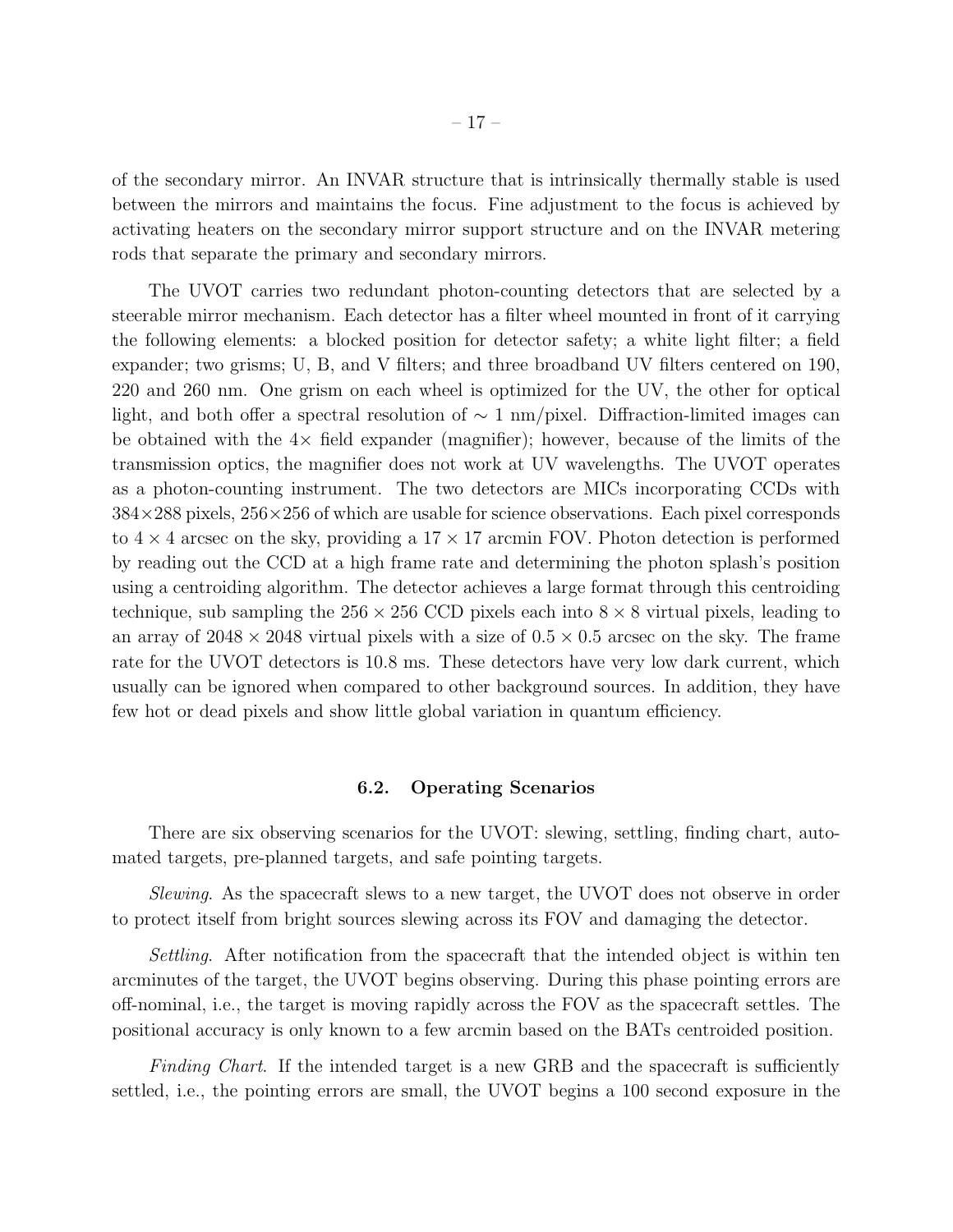V filter to produce a finding chart. The finding chart is to aid ground-based observers in localizing the GRB. The positional accuracy of the finding chart will be approximately 0.3 arcsec relative to the background stars in the FOV. It is anticipated that for most bursts the XRT will have reported a better than 5-arcsec position for the target before the end of the finding chart observation.

*Automated Targets*. Once a finding chart has been produced, an automated sequence of exposures, which uses a combination of filters, is executed. The sequence is based on the optical decay profile of the GRB afterglow and time since the initial burst. Currently, two automated sequences will be launched: bright and dim GRB sequences. Although only two sequences will be loaded at launch, new sequences can be added and existing ones modified as GRB afterglows become better understood.

*Pre-Planned Targets*. When there are no automated targets, observation of planned targets (which have been uploaded to the spacecraft) begins. Follow-up of previous automated targets, targets-of-opportunity, and survey targets are included as planned targets.

*Safe Pointing Targets*. When observing constraints do not allow observations of automated or pre-planned targets the spacecraft points to predetermined locations on the sky that are observationally safe for the UVOT.

There are two data collection modes for the UVOT: Event and Imaging, which can be run at the same time if desired. In Event Mode, the UVOT stores time-tagged photon events in memory as they arrive. The timing resolution is equal to the CCD frame time (∼ 11 ms). In Imaging Mode, photon events are summed into an image for a time period known as the tracking frame time  $(\leq 20 \text{ s})$ . These tracking frame images are shifted to compensate for spacecraft pointing drift and added in memory, using the bright stars within the FOV as fiducial points. The advantage of Imaging Mode is that it minimizes the telemetry requirements when the photon rate is high, but at the expense of timing information. The area of the sky over which data are stored can be windowed in each mode, again allowing the optimum utilization of telemetry. In general it is anticipated that a large window will be used during the initial phases of the burst when the uncertainty in its position on the detector is higher, and that the window size will be reduced when the burst is positioned more accurately.

Besides the science data collection modes, the UVOT also supports a number of engineering modes to monitor on-orbit performance and aid instrument testing and integration.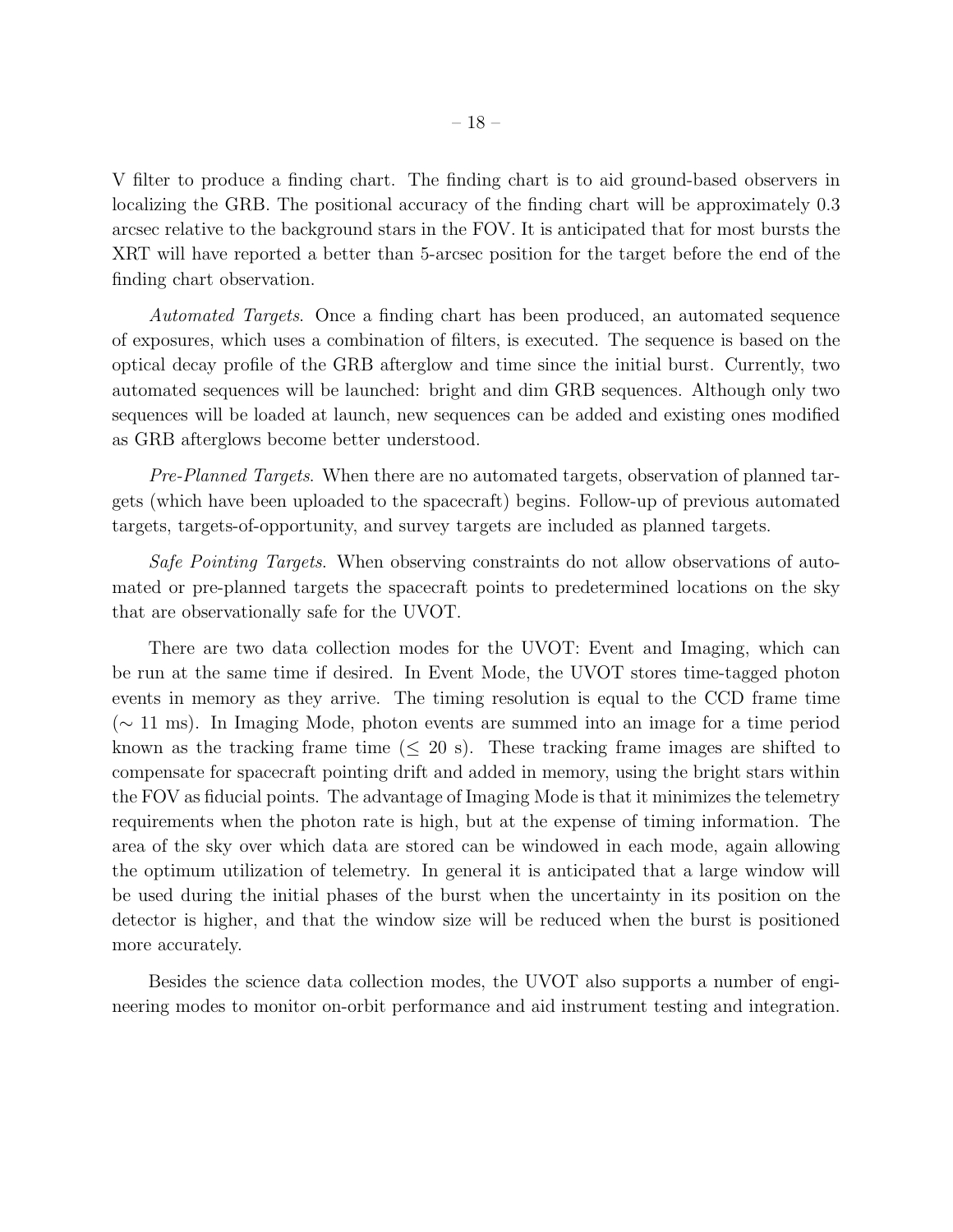#### 6.3. Instrument Performance

The top-level UVOT observational capabilities are to provide information on the shortterm UV/optical behavior of GRBs, a finding chart for ground-based observers, and GRB follow-up observations. The UVOT must also be able to protect itself autonomously from bright sources that could damage the detectors.

The 100 second parameterized finding chart is used to construct an image on the ground and provide a ∼ 0.3 arcsec position for the burst relative to the field stars close to the GRB. Redshifts can be obtained for brighter GRBs with grism spectra. For fainter GRBs, light curves positions, and photometric redshifts will be obtained by cycling through the 6 broadband filters. Event Mode data will allow monitoring of source variability on short timescales. Centroided positions accurate to 0.3 arcsec will be determined, allowing the UVOT to accurately position the burst relative to any host galaxy it may be associated with. The UVOT will have a  $5\sigma$  sensitivity to a limiting magnitude of  $B = 24.0$  in 1000 s using the white light filter.

The UVOT provides for its own detector safety to a greater extent than OM, as it must autonomously and quickly respond to new burst detections. If the detector is in danger of being overexposed, this can be rapidly sensed by circuitry in the camera head, which signals the instrument control unit (ICU) to drop the voltage on the detector photocathode, rendering it insensitive. A catalog of bright sources will be included in the ICU. This will be consulted whenever a slew is triggered to anticipate the presence of known objects in the new FOV that might damage the detector and limit the exposure to a safe value.

# 7. Ground System

Swift's ground system has been designed for speed and flexibility both in distributing burst alerts and data and in receiving scientific input for mission planning. The Swift ground system consists of Penn State University's (PSU's) Mission Operation Center (MOC), the Swift Science Center (SSC) and Swift Data Center (SDC) at GSFC, the UK Swift Science Data Center (UKSSDC) at the University of Leicester, the Italian Swift Archive Center (ISAC), the Italian Space Agency's (ASI) ground station at Malindi, Kenya, the NASA TDRSS data relay satellites, and communications networks interfacing the various elements. The overall mission architecture is shown in Figure 10.

Swift burst alerts and burst characteristics are transmitted almost instantaneously through a TDRSS link to the GCN for rapid distribution to the astronomical community. A TDRSS uplink also permits rapid response to ToOs, such as GRBs detected by other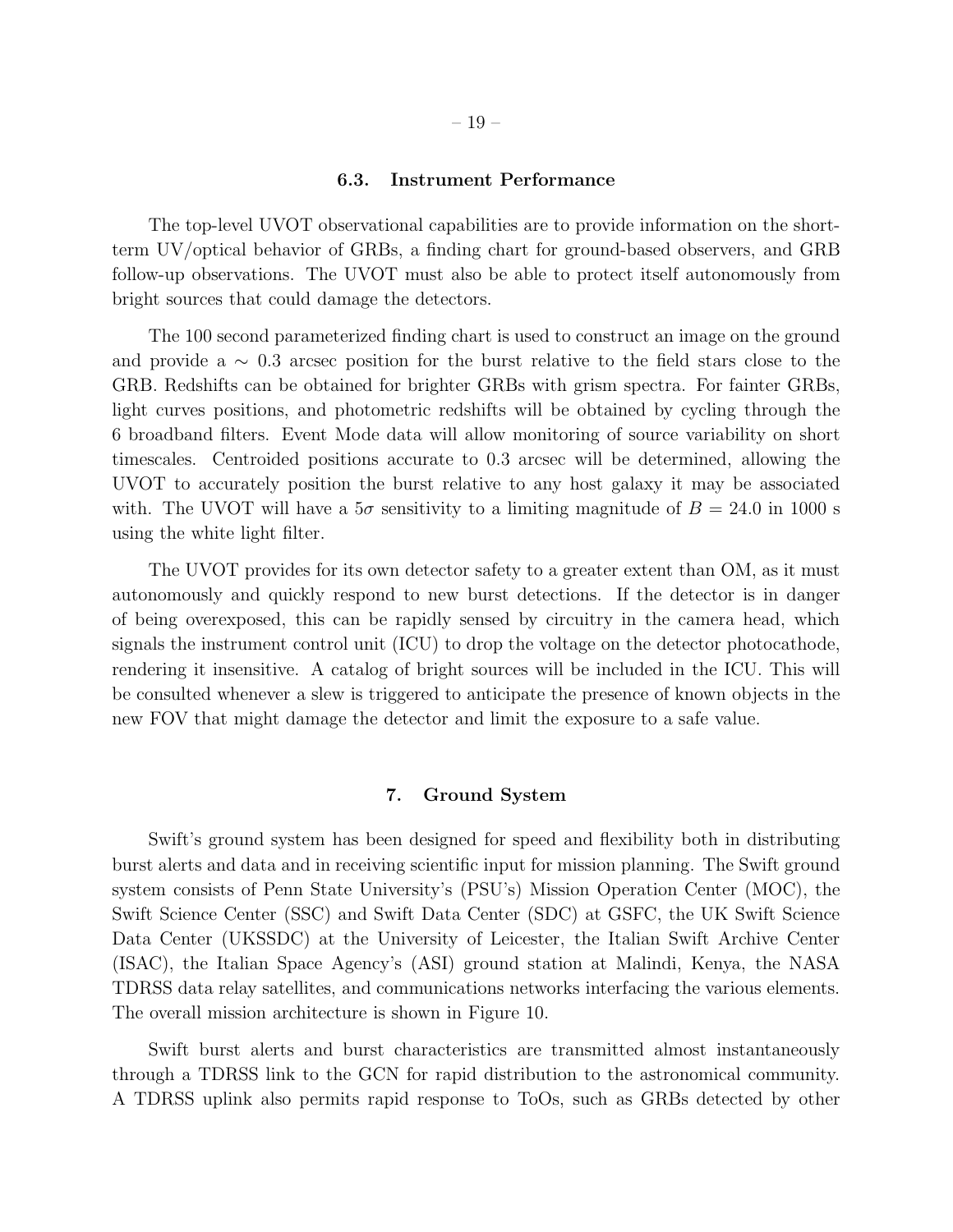missions.

The Malindi ground station in Kenya provides the primary communications support. There, telemetry frames are timestamped and sorted by channel. Real-time data are forwarded immediately to the MOC. The remainder of the telemetry is stored temporarily and later sent to the MOC. Malindi is also the primary station for forwarding commands from the MOC to the spacecraft.

The MOC, located near the PSU campus in State College PA, provides real-time command and control of the spacecraft and monitors the observatory. In addition, the MOC takes care of science and mission planning, ToO handling and data capture and accounting.

The SDC is part of the Astrophysics Data Facility in the Space Science Data Operations Office at GSFC. It makes Level 0, 1, 2, and 3 data products, and then provides the data to the High Energy Astrophysics Science Archive Research Center (HEASARC), ISAC and UKSSDC. The HEASARC, which is part of the Laboratory for High Energy Astrophysics (LHEA) at GSFC, is responsible for making the data available to the astronomical community and for the long-term archive of the data. The data centers in the UK and Italy distribute data to their respective communities.

The SSC supports the science community in the use of Swift data with documentation and advice. The SSC is also responsible for developing the data analysis tools for the UVOT and takes the lead role in integrating the entire suite of science analysis tools for Swift data. Data analysis tools for the XRT and BAT data will be developed by the ISAC and BAT instrument teams respectively.

# 8. Follow-Up Team

An essential aspect of the Swift mission is the ability to make hundreds of burst positions, as well as the positions of transient sources detected during the sky survey, available to the wide community for ground- and space-based multiwavelength follow-up studies. Up to now, such studies have been conducted largely on a ToO basis, since only  $\sim 20$  bursts per year have had their positions determined well enough to observe with large telescopes. This will change when Swift flies, because the number of positions will be sufficient to propose a routine counterpart observing program, with the assurance that whenever observing time is granted, there will be an interesting, recent event to observe.

We will encourage both ToO and routine observations by distributing precise positions in near-real-time via the GCN and any other means that are in use during the mission. As is the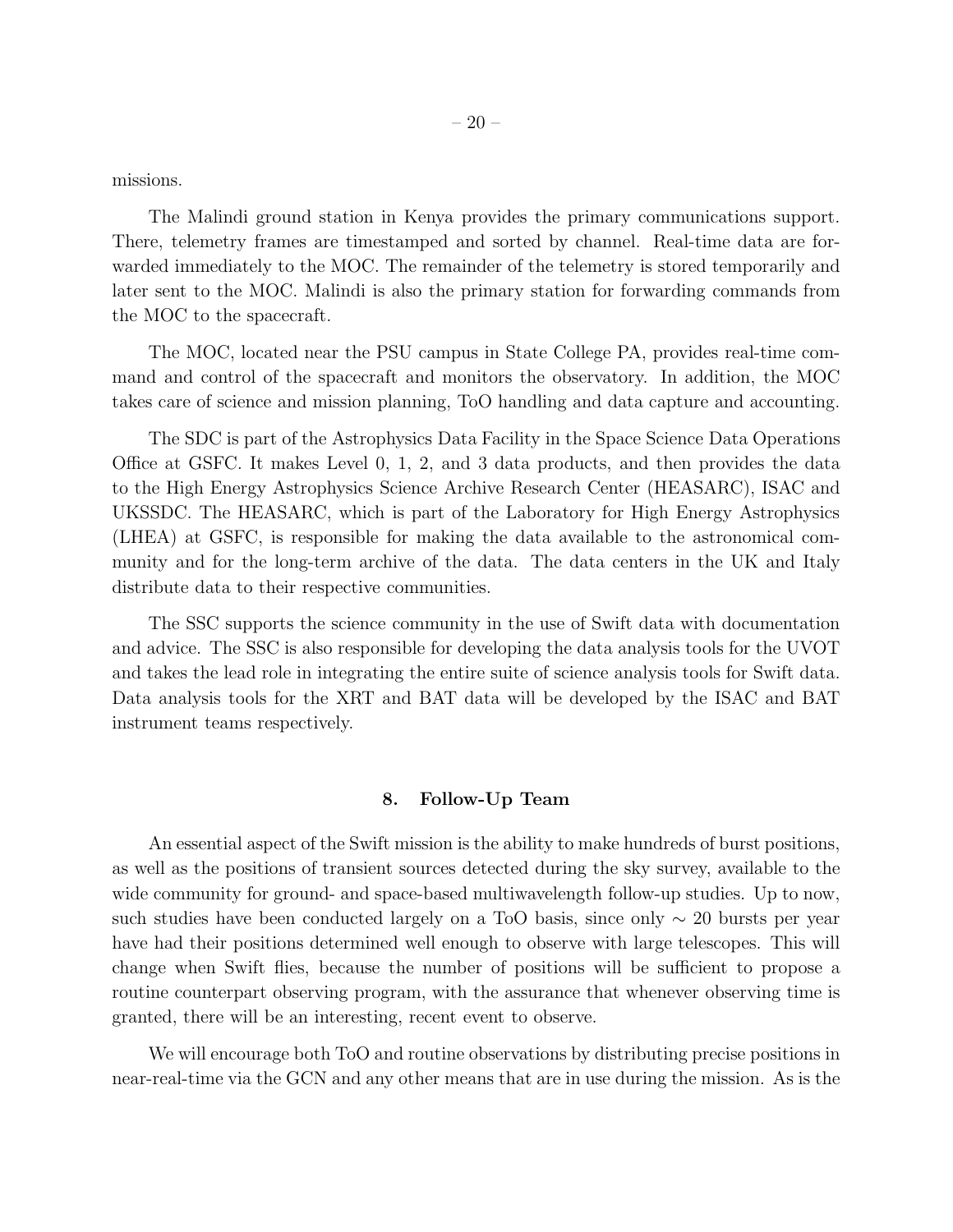case today, observers will have completely free access to the public data. In order to maximize the routine use of the most sensitive multiwavelength and non-electromagnetic detectors over the widest possible geographic range, we have formed a team of over 30 scientists (see Table 5) who will collaborate closely with the project on follow-up observations. They have, or will request, access to instruments, including the worlds largest telescopes, to carry out highresolution spectroscopy, optical, IR and radio monitoring of light curves, and morphological studies of host galaxies, for example. We will encourage all observers to make their data public by posting it to a web-accessible database, which we will maintain, and which will centralize all known observations of each burst.

#### 9. Guest Investigator Program

It is anticipated that there will be substantial interest and involvement of the astronomical community in the Swift mission, particularly in the areas of GRB and other transientsource science. The data from the mission will be made public as soon as they are processed to allow as many researchers as possible to participate. Also, the near-real-time distribution of alerts for GRBs and other transients through the GCN will facilitate prompt follow-up observations by ground and space instruments.

Support for community involvement will be provided by a NASA Guest Investigator (GI) program. Proposals will be solicited through the Research Opportunities for Space Science (ROSS) yearly solicitation. The program will be open to investigations with US principal investigators. Areas of research solicited in the first year of the program will be the following:

- Correlative observations of GRBs with non-Swift instruments and observatories
- New GRB projects not duplicative of Swift team key projects and not requiring GIspecified observatory pointings
- Theoretical investigations that advance the mission science return in the area of GRBs

The program may be expanded in year 2 and later to include areas of research in non-GRB science and may include GI-specified pointings, depending on the experience gained from year 1 of the mission.

For year 1, GI proposals were due in fall 2003 with investigations starting 4.5 months after launch. There will be approximately 30 investigations selected.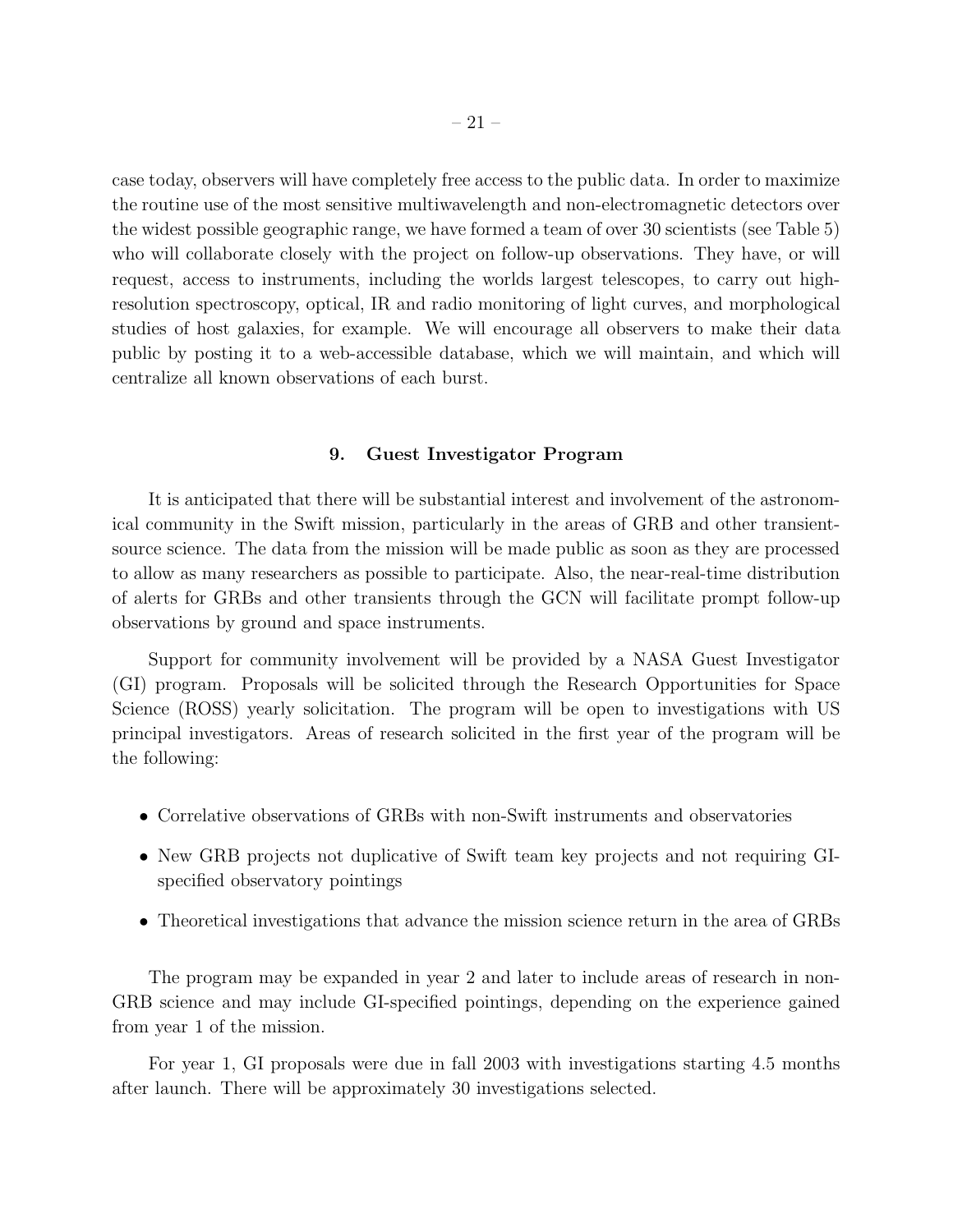# 10. Swift Data Processing and Multiwavelength Analysis

When Swift telemetry is received from the MOC at the SDC, it triggers a run of the Swift processing pipeline – a detailed script of tasks that produce Flexible Image Transportation System (FITS) files from raw telemetry, calibrated event lists and cleaned images, and higher level science products such as light curves and spectra for all Swift instruments. Initial data products appear on the Swift Quick Look Data public Web site. When processing is complete, the products are delivered to the HEASARC archive. All pipeline software will be FITS Tools (FTOOLs), that will also be distributed to Swift users. This way, users can then reprocess/reanalyze data when new calibration information is made available, instead of needing to wait for eventual reprocessing.

Software tools specific to the BAT, XRT and UVOT will apply instrument-specific calibration information and filtering criteria in the pipeline to arrive at calibrated images and screened event lists.

#### 10.1. UVOT pipeline

The UVOT instrument produces a finding chart which arrives via TDRSS, and event and image data taken through any one of six broadband filters or two grism filters. During an observation, the size and location of the window can change, as can the on-chip binning. The pipeline will produce cleaned, calibrated event list files, calibrated image files and standard products for each observation. This includes, e.g., high signal-to-noise images of the field generated by combining all individual images obtained using the same filter. Exposure maps are constructed for each combined image. Source lists are derived from the combined images. Provided an optical counterpart to the target has been identified, light curves for each available filter are extracted from all available image and event data.

Grism spectra of the candidate counterpart are obtained from each available grism image. Grism source event tables will be generated, containing the wavelength of each photon, screened according to a spatial mask so that only those events likely to be associated with the candidate counterpart remain. A response matrix will be generated to facilitate the analysis of grism data within the XSPEC software package. A "response matrix" will also be provided so that broad-band fluxes through the standard filters can be fit simultaneously with XRT and BAT data.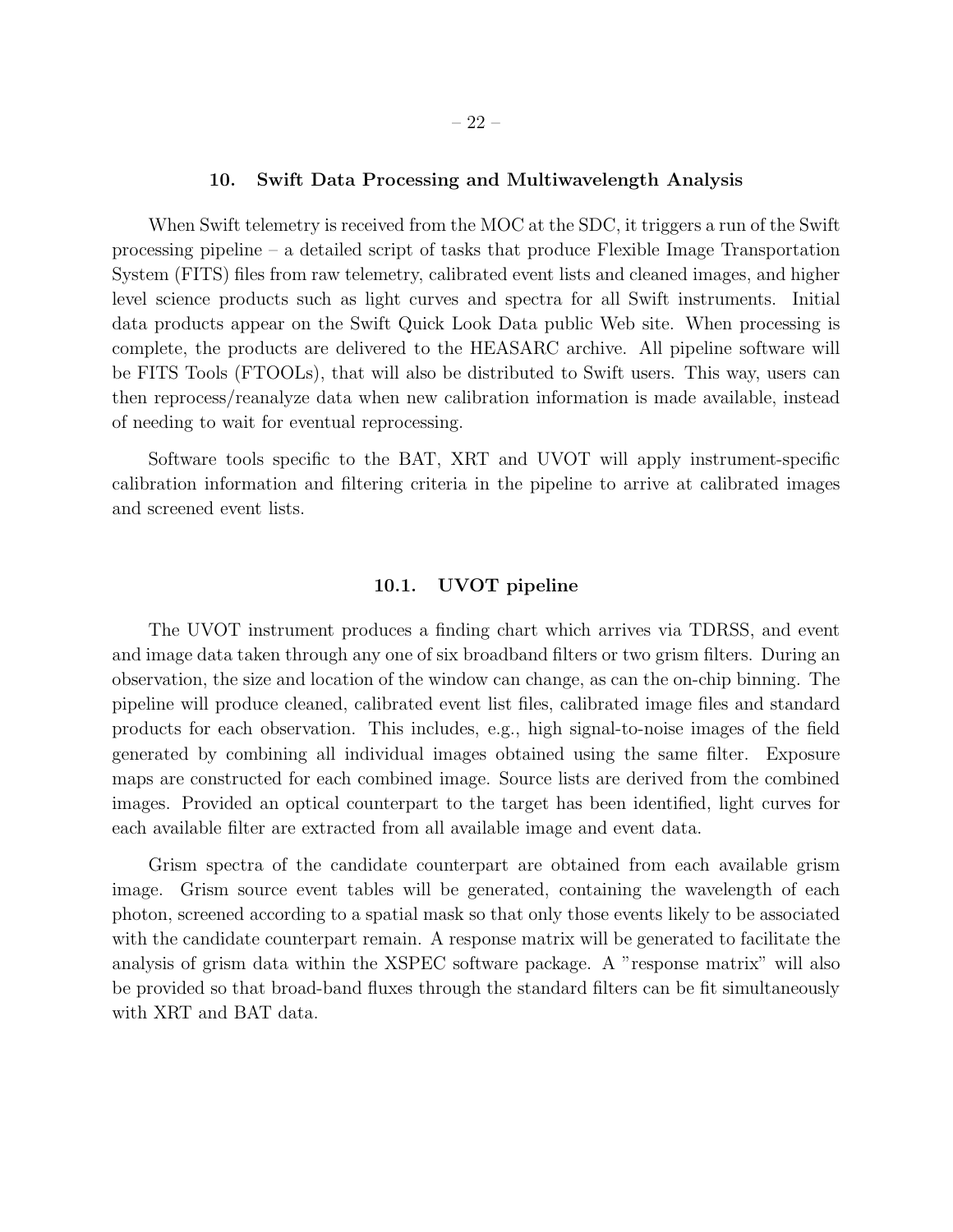# 10.2. XRT Pipeline

The XRT instrument has several readout modes to cover the large dynamic range and rapid variability expected from GRB afterglows, and is capable of autonomously changing the readout mode when the source flux changes appropriately. For all XRT data modes, the XRT pipeline will produce cleaned, calibrated event list files and standard products for each observation.

The standard event screening criteria for XRT will rely on event grade, detector temperature, and spacecraft attitude information. XRT standard products – spectra, images and light curves – will be produced in the pipeline, as well as Ancillary Response File (ARF) files for spectroscopy, an exposure map appropriate for converting counts in an image to flux.

Computation of an appropriate exposure map for images will result in the net exposure time per pixel taking into account attitude reconstruction, spatial quantum efficiency, filter transmission, vignetting and FOV. For spectra, a Redistribution Matrix File (RMF) that specifies the channel probability distribution for a photon of a given energy and an ARF specifying telescope effective area and window absorption will be calculated in the pipeline.

# 10.3. BAT Pipeline

The BAT instrument produces event files for each BAT event data type (long, short, long calibration, short calibration), as well as rate files for the entire BAT array, mask-tagged light curves for each of three mask-tagged sources, and light curves of GRBs. The BAT also produces Detector Plane Histograms (DPHs) in survey mode. The pipeline produces standard Burst Mode data products: burst spectra on various time scales, response matrices, light curves, and images. Raw BAT DPHs are used to generate the BAT survey products. Some survey products are produced for a single DPH, and others result from summing all DPHs in a given pointing. Light curves are generated for survey sources applying a source detection algorithm, the mask pattern and a cleaning algorithm to eliminate confusing sources.

For the entire BAT array, a one-second light curve will be produced, while light curves with 64 ms time resolution are produced for entire BAT blocks. Light curves with 1.6-s time resolution in four energy ranges are produced for each array quadrant. Light curves with 8-s time resolution in four energy bands record the maximum count rate in each of nine array regions, on 5 time scales. Mask-tagged light curves with 1.6-s time resolution are generated for each of three mask-tagged sources. Light curves of GRBs derived from event data and five-minute light curves derived from the survey data for each source detected by the BAT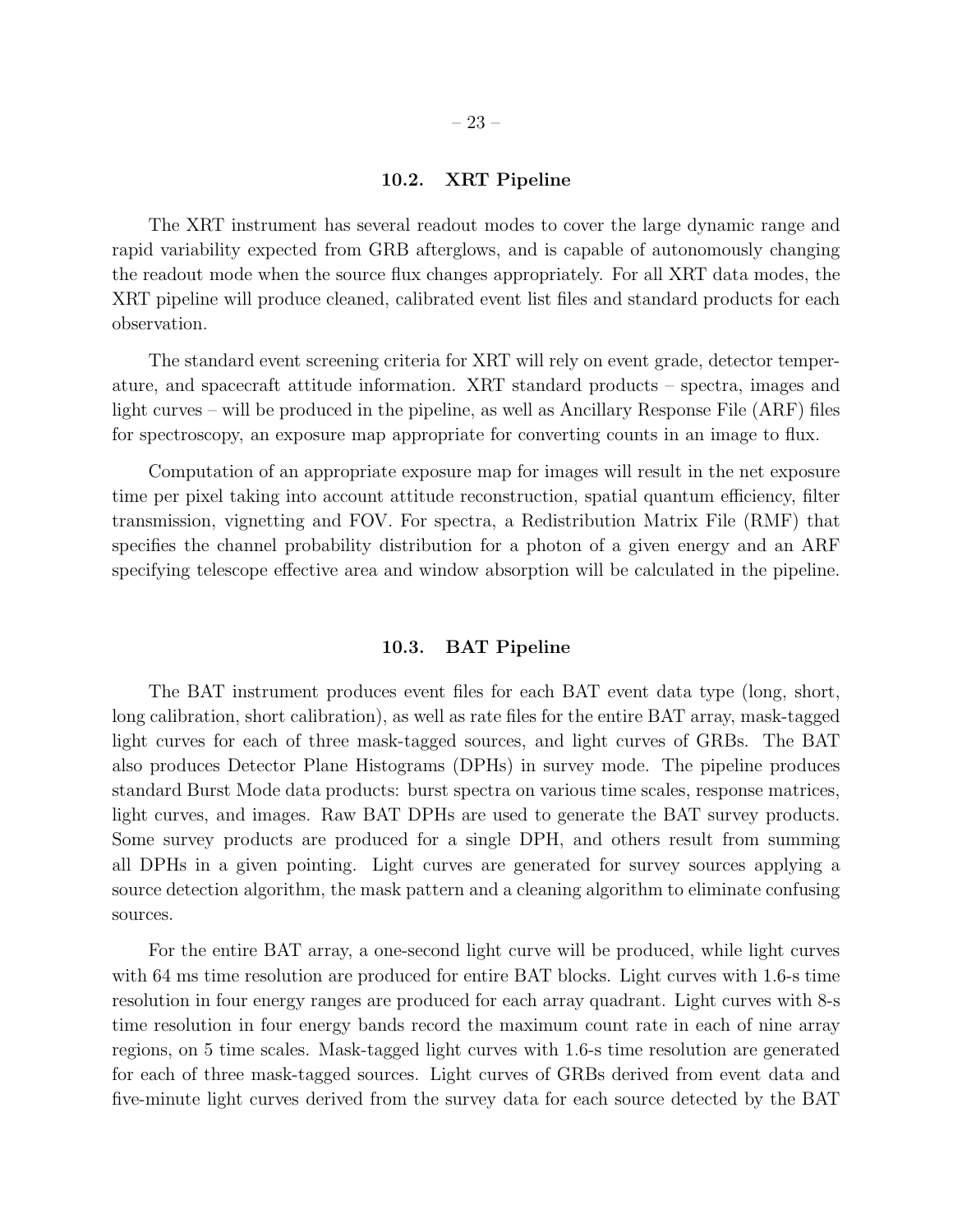are also generated in the pipeline.

The pipeline produces BAT event files and Detector Plane Images (DPIs), needed to generate sky images. DPIs are histogram images of calibrated events, and must be deconvolved with the mask to produce useable sky images. Event files are rebinned to produce burst light curves and spectra. Photon spectra may be derived by fitting count spectra and can be corrected for the effects of partial coding and the reduced off-axis response. Detector response matrices are also calculated in the pipeline.

For BAT survey data, count spectra and response matrices will be produced and archived for sources found in the survey. During burst mode, count spectra and response matrices will be generated for bursts before, during and after the slew. Photon spectra before, during and after the slew may also be produced during burst mode. The pipeline will produce deconvolved sky images containing data from entire snapshots. Images will be available in four energy bands as well as a broadband image.

# 10.4. Multi-wavelength Analysis

Swifts unique purpose of observing a GRB in progress and its afterglow across the spectrum demands that spectral data from the three instruments be analyzed together. With this goal in mind, UVOT spectra are prepared with the associated response matrices and calibration information to allow them to be input into XSPEC (as well as the more traditional UV-optical spectral analysis tools, such as IRAF). Assuming a well-understood cross calibration of the instruments, such functionality will allow users to fit various spectral models for bursts, search for the energy range of spectral breaks, and accurately measure the Ly- $\alpha$  cut-off (and hence the redshift) for the afterglow.

# 11. Mission Implementation

Swift is being developed by an international collaboration with primary hardware responsibilities at GSFC, Penn State, Mullard Space Science Laboratory, University of Leicester, Osservatorio Astronomico di Brera and the ASI Science Data Center. Other institutions that have made significant contributions to the mission are Los Alamos National Laboratory (LANL), Sonoma State University, Max Planck Institut fr Extraterrestriche Physik, and Institute of Space and Astronautical Science in Japan.

The mission is managed at GSFC. Swift's BAT instrument is being developed at GSFC with flight software from LANL. The XRT is a collaboration between Penn State University,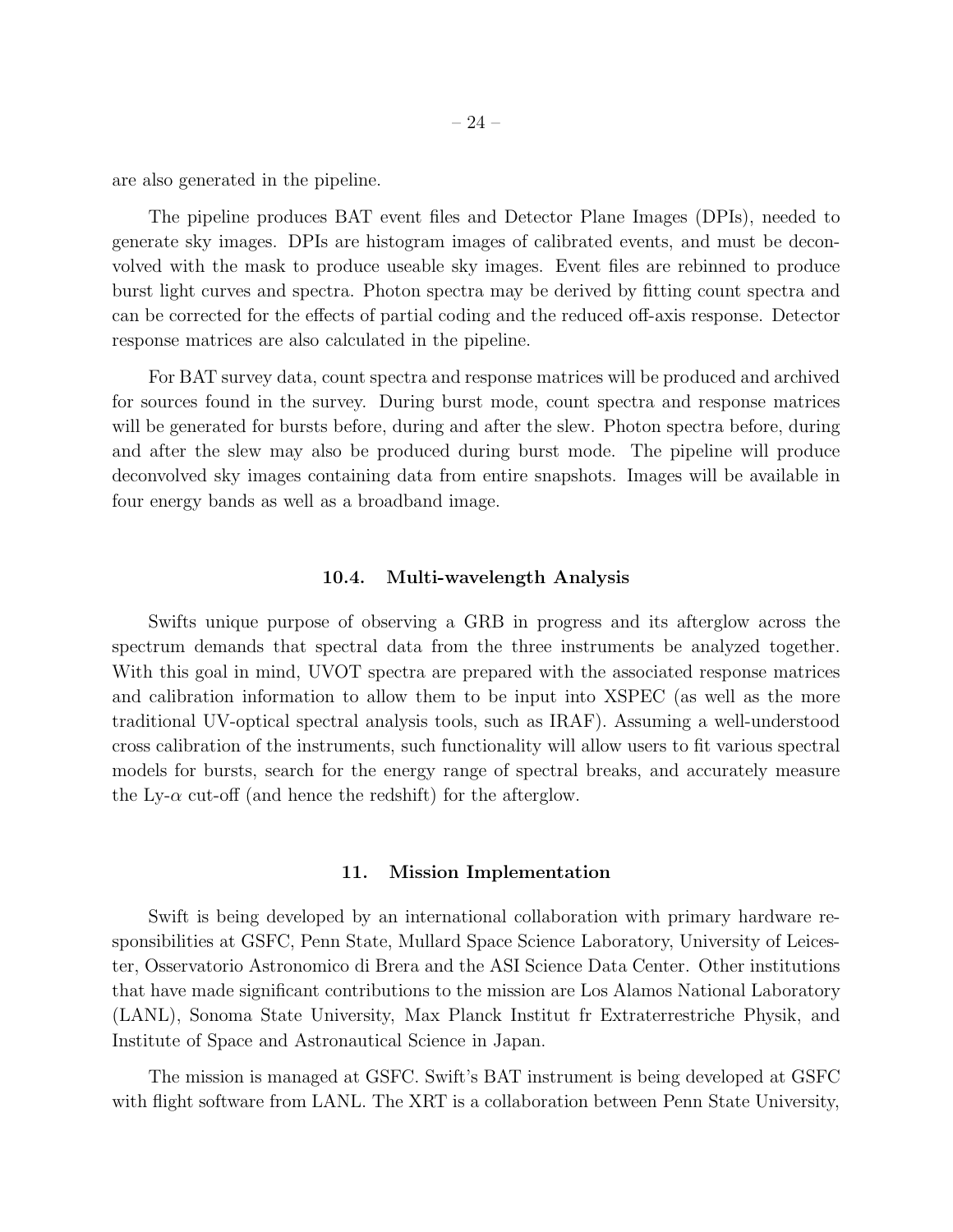University of Leicester and Osservatorio Astronomico di Brera. Groups at Mullard Space Science Laboratory and Penn State University have developed the UVOT. The Follow-up Team has been formed under leadership at UC Berkeley to perform follow-up observations of Swift-detected GRBs at other observatories. An Education and Public Outreach (EPO) team is in place under the direction of Sonoma State University. The responsibilities of the various institutions involved in the Swift mission are listed in Table 6.

The mission team successfully completed the Critical Design Review (CDR) in July 2001 and the Mission Operations Review (MOR) in August 2002. Instrument deliveries will complete by February 2004. Launch is scheduled for mid 2004.

Following launch, the first 45 days in orbit will be the observatory activation and checkout phase during which time the instruments and spacecraft are turned on and tested. The spacecraft slew testing will occur starting at approximately 14 days and the doors of the XRT and UVOT will be opened at approximately 25 days. After the activation and checkout phase, the next 3 months will be the verification phase during which time the observatory performance and data products will be verified and the instruments calibrated. The Swift team anticipates that BAT GRB alerts will be distributed to the community over the GCN starting after the activation and checkout phase. The initial alerts will be sent out several hours after the GRB onset to allow ground verification of the data. By the end of the verification phase, the observatory will be up to full performance with GRB data from all instruments rapidly distributed via the GCN.

#### 12. Education and Public Outreach

The science from the Swift mission appeals to students of all ages, who are naturally excited about GRBs and black holes. The Swift EPO program capitalizes on that existing interest to teach basic physical science (e.g., the electro-magnetic spectrum, gravity, and the cycles of energy and matter) as well as more advanced Swift science (e.g., GRBs, black holes, and cosmology.)

The Swift EPO program includes partners from the US, Italy, Germany and the UK. It is divided into 5 basic program elements: Swift web site, printed materials, educator training, informal education and program evaluation. In addition, a unique element of the Swift outreach program is that a song has been written and recorded about the science and mission that can be heard at the Swift main web site (http://swift.gsfc.nasa.gov) or the EPO web site give below.

*Swift EPO Web Site*. The EPO website (http://swift.sonoma.edu) contains an overview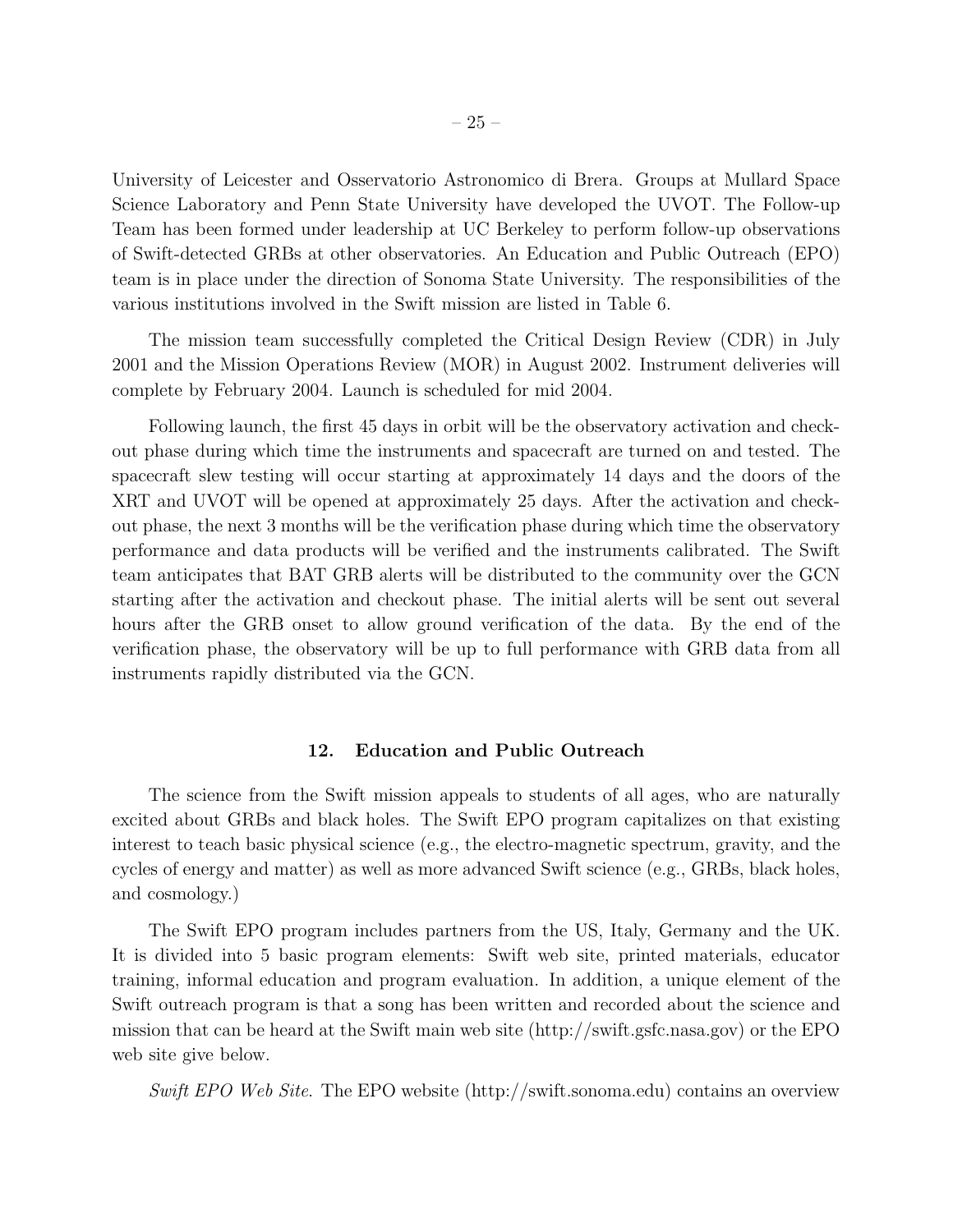of the Swift mission and the EPO program, as well as downloadable versions of all Swift educational materials. It is updated frequently, and is linked to the sites of the international EPO partners.

*Printed Materials*. The Swift EPO effort has already produced several printed products, including posters outlining Newtons three laws, booklets with classroom activities based on the electromagnetic spectrum and waves, and a deck of cards designed to teach students scientific notation. A major product is the Great Explorations in Math and Science (GEMS) guide titled The Invisible Universe: the Electromagnetic Spectrum from Radio Waves to Gamma-rays. This well-tested classroom workbook contains a series of five hands-on activities that use the mystery of gamma-ray bursts to teach the electromagnetic spectrum. It was developed in partnership with the GEMS group at the Lawrence Hall of Science.

*Educator Training*. The Swift EPO team has held several teacher workshops at various national and local venues, training teachers to use the Swift educational materials. Workshops will be held throughout the duration of the Swift mission, using new materials as they are developed. Swift materials are featured in a yearly summer school held at the Pennsylvania State University, which includes many teachers from rural, under-represented schools. Recently, two Swift Education Ambassadors (EAs) were appointed to help develop, evaluate and disseminate Swift educational materials. These award-winning educators were selected in a national search, joining an ever-growing contingent of EAs that are supporting other NASA missions.

*Informal Education*. Swift materials are being incorporated as part of the Cosmic Questions museum exhibit being developed by the NASAs Structure and Evolution of the Universe Education Forum and in an exhibit at the British National Space Science Center. Swift also sponsors news briefs on the television show Whats in the News? This show reaches millions of middle school students each year, airing through the Penn State public television network, WPSX. Three or four segments each year feature the science and technology of the Swift mission, as well as interviews with Swift scientists.

*Program Evaluation*. The Swift educational materials are being thoroughly assessed to ensure they are interesting, effective, widely disseminated and aligned with the National Science and Mathematics Education Standards. The Swift Education Committee a team comprised of Swift scientists and master educators and the EAs formatively evaluate the materials as they are developed, while WestEd performs the summative external program assessment, surveying workshop participants and providing written analyses of the effectiveness of all materials and workshops.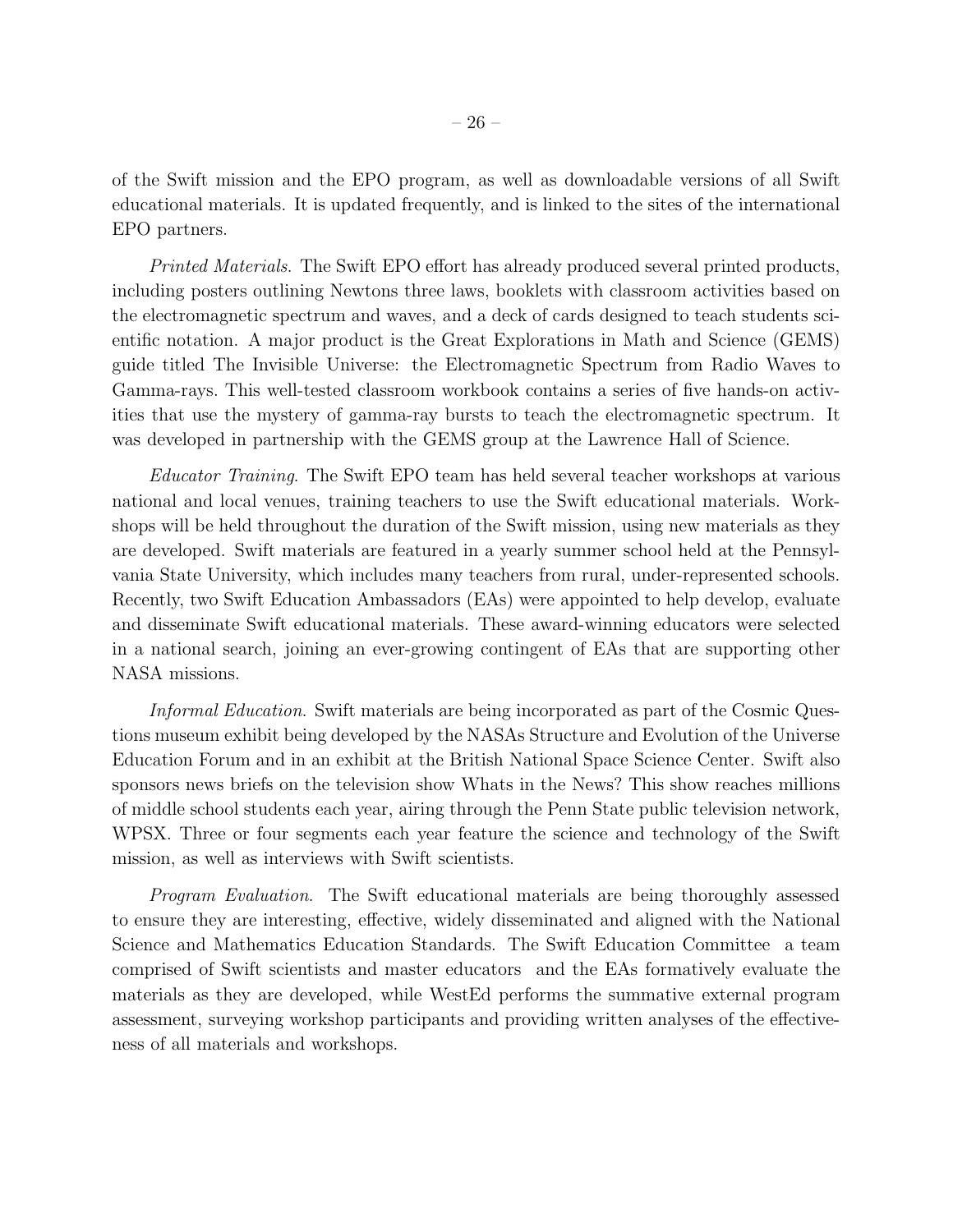# 13. Conclusion

Swift is an innovative mission for gamma-ray burst study that will carry three instruments to perform multiwavelength, simultaneous observations of GRBs in gamma-ray, X-ray, and UV/optical wavelengths. The Swift spacecraft will be capable of rapid, autonomous slewing to capture afterglows in the first minutes following a GRB. New technology will allow an advanced gamma-ray detector to image GRBs at 5 times better sensitivity than BATSE. Data will be rapidly distributed throughout the scientific community, and participation by observers around the world is encouraged.

We are greatly indebted to the management, engineering and support teams who have worked tirelessly for the past 3 years to bring the Swift mission to fruition and to NASA, PPARC and ASI for funding of the Swift program in the US, the UK and Italy, respectively.

#### REFERENCES

- Barnard, V. E. et al., 2003, MNRAS, 338, 1
- Barthelmy, S. D. et al. (2000) in "Gamma-Ray Bursts", eds. R. M. Kippen, R. S. Mallozzi and G. J. Fishman (AIP, New York), p. 731
- Barthelmy, S. D. (2003) Proc. SPIE, 5165, in press
- Berger, E. et al., 2003, ApJ, 588, 99
- Blain, A. W., Smail, I., Ivison, R. J., and Kneib, J.-P. (1999) MNRAS, 302, 632
- Bloom, J. S., et al. (1999) Nature, 401, 453
- Briggs, M. S. (1996) ApJ, 459, 40
- Bromm, V. and Loeb, A. (2002) ApJ, 575, 111
- Burrows, D. N. et al. (2003) Proc. SPIE, 5165, in press
- Butler, N. R. et al. (2003) ApJ, submitted (astro-ph/0303539)
- Citterio, O. et al. (1996) Proc. SPIE, 2805, 56
- Costa, E. et al. (1997) Nature, 387, 783
- Dado, S., Dar, A., and De Rujula, A. (2002) A&A, 388, 1079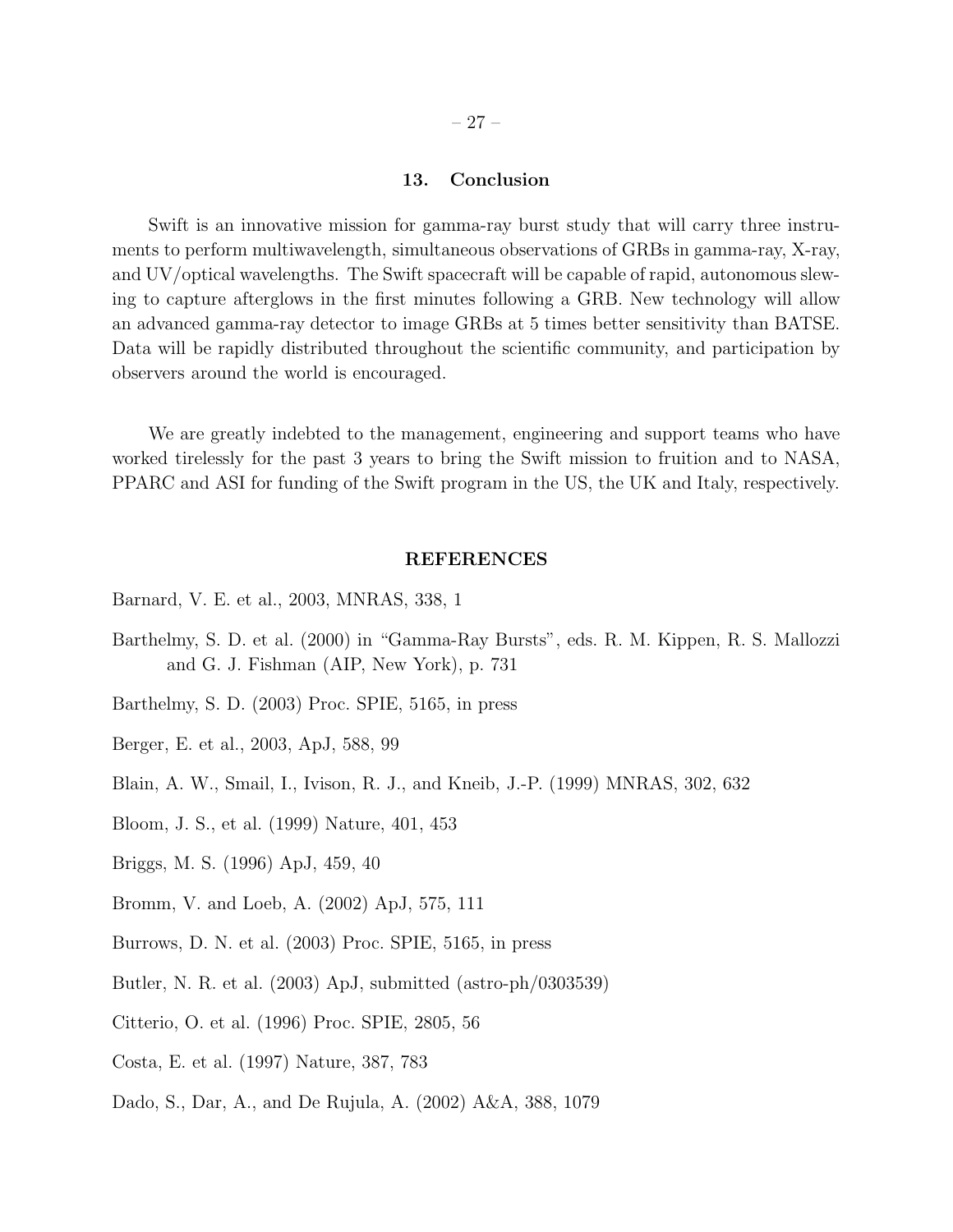- Della Valle, M. et al. (2003) A&A, 406, L33
- Dermer, C. D., and Gehrels, N. (1995) ApJ, 447, 103
- Fan, X. et al. (2001) AJ122, 2883
- Fiore, F. et al. (2000) ApJ, 544, L7
- Frail, D. A. et al. (1997) Nature, 389, 261
- Frail, D. A. et al. (2001) ApJ, 562, L55
- Galama, T. J. et al. (1998) Nature, 395, 670
- Germany, L. M. et al. (2000) ApJ, 533, 320
- Groot, P. J., et al. (1998) ApJ, 502, L123
- Hasinger, G., and Zamorani, G. (1997) Festschrift for R. Giacconi's  $65<sup>th</sup>$  birthday, World Scientific Publishing Co., H. Gursky, R. Ruffini, L. Stella eds.
- Hjorth, J. et al. (2003) Nature, 423, 847
- Hogg, D. W., and Fruchter, A. S. (1999) ApJ, 520, 54
- Holland, A. D., Turner, M. J., Abbey, A. F., and Pool, P. J. (1996) Proc. SPIE, 2808, 414
- Hurley, K. et al. (2002) ApJ, 567, 447
- Klebesadel, R. W., Strong, I. B., and Olson, R. A. (1973) ApJ, 182, L85
- Lamb, D. Q., and Reichart, D. E. (2000) ApJ, 536, 1
- Lamb, D. Q. (2003) in "Gamma-ray Burst and Afterglow Astronomy 2001", eds. G. R. Ricker and R. K. Vanderspek (AIP, New York), p. 415
- Levine, A. M. et al. (1984) ApJS, 54, 581
- Lloyd-Ronning, N. M., Fryer, C. L., and Ramirez-Ruiz, E. (2002) ApJ574, 554
- Macau, P., Ghisellini, G., and Fabian, A. C. (1994) MNRAS, 270, L17
- Macomb, D. J., and Gehrels, N. (1999) ApJS120, 335
- Madau, P., Ghisellini, G., and Fabian, A. C. (1994) MNRAS, 270, L17
- Madau, P., et al. (1996) MNRAS, 283, 1388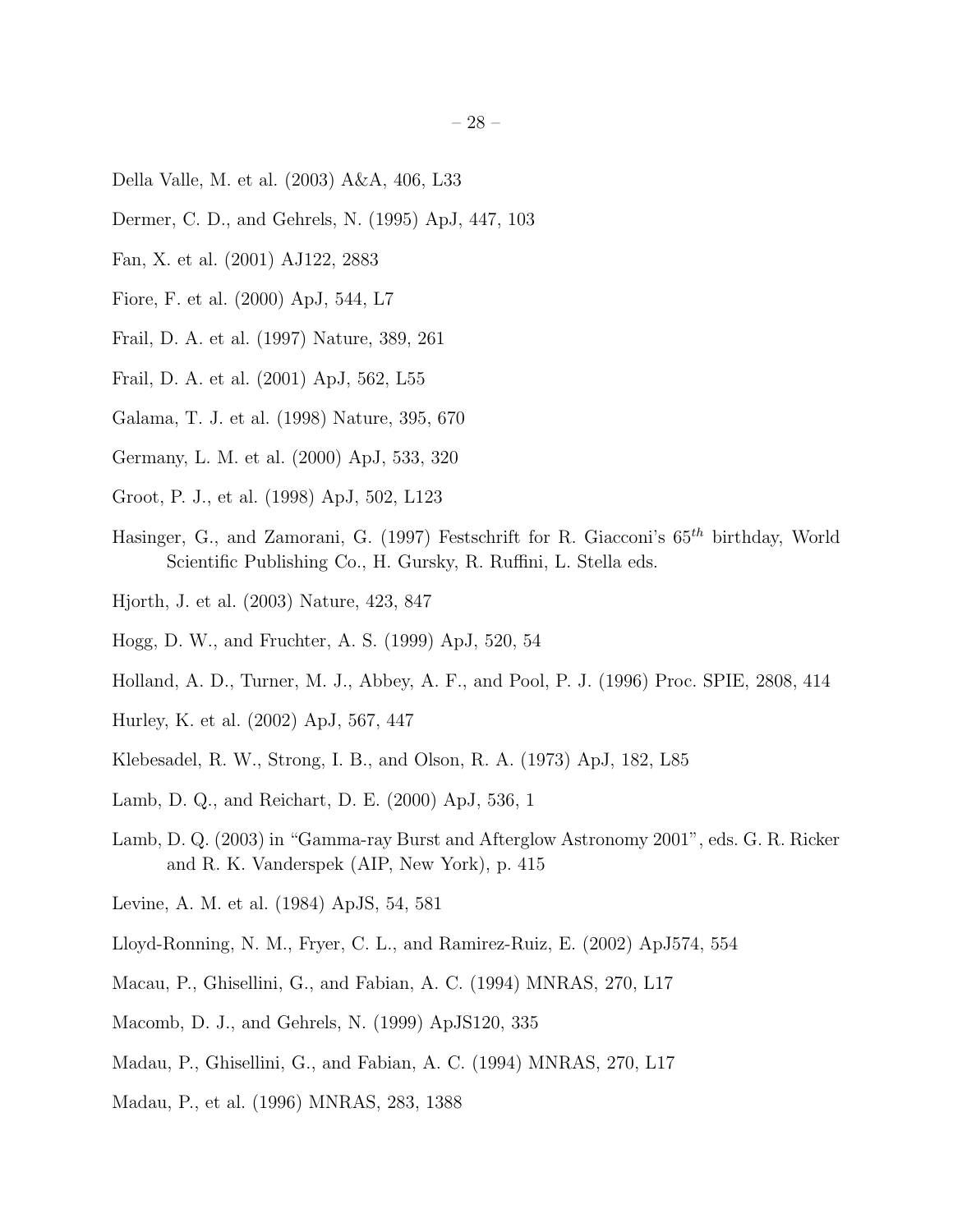- Mason, K. O., et al. (1996) Proc. SPIE, 2808, 438
- Mason, K. O., et al. (2001) A&A, 365, L36
- Meegan, C. A. et al. (1996) ApJS, 106, 65
- Mészáros, P., and Rees, M. J. (1997) ApJ, 476, 232
- Mészáros, P., and Rees, M. J. (1998) ApJ, 502, L105
- Miralda-Escudé, J. (1998) ApJ, 501, 15
- Mushotzky, R. F. and Lowenstein, M. (1997) ApJ, 481, L63
- Paciesas, W. S., et al. (1999) ApJS, 122, 465
- Panaitescu, A. and Kumar, P. (2001) ApJ, 554, 667
- Pandey, S. B., et al. (2003) A&A, submitted
- Perna, R., and Loeb, A. (1998) ApJ, 501, 467
- Piccinotti, G. et al. (1982) ApJ, 253, 485
- Piran, T. (1998) "Gamma-Ray Bursts–The Second Revolution", Frontiers Science Series 23: Black Holes and High Energy Astrophysics, 217
- Rees and Mészáros, P. (1992) MNRAS, 258, 41P
- Reeves, J. N. et al. (2002) Nature, 416, 512
- Reichart, D. E. (1999) ApJ, 521, L111
- Roming, P. W. A. et al. (2003) Proc. SPIE, 5165, in press
- Rowan-Robinson, M., et al. (1997) MNRAS, 289, 490
- Short, A. D., Keay, A., and Turner, M. J. (1998) Proc. SPIE, 3445, 13
- Smith, I. A., et al. (1999) ApJ, 519, 762
- Stanek, K. Z., et al. (2003) ApJ, 591, L17
- van Paradijs, J., et al. (1997) Nature, 386, 686
- van Paradijs, J., Kouveliotou, C., and Wijers, R. A. M. J. (2000) A&A Rev., 38, 379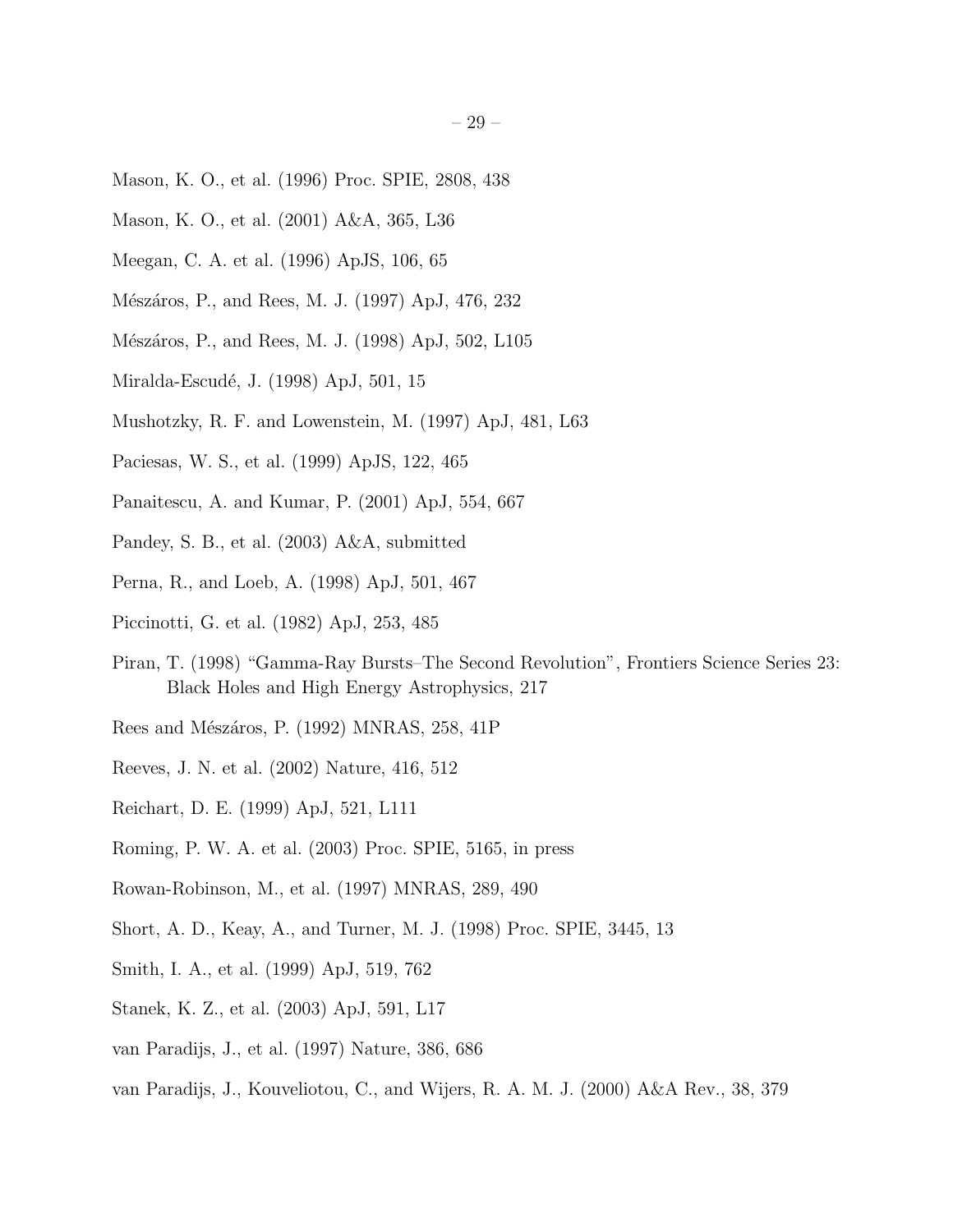Wells, A., et al. (1992) Proc. SPIE, 1546, 205

Wells, A., et al. (1997) Proc. SPIE, 3114, 392

Woosley, S. E., Eastman, R. G., and Schmidt, B. P. (1999) ApJ, 516, 788

This preprint was prepared with the AAS IATEX macros v5.0.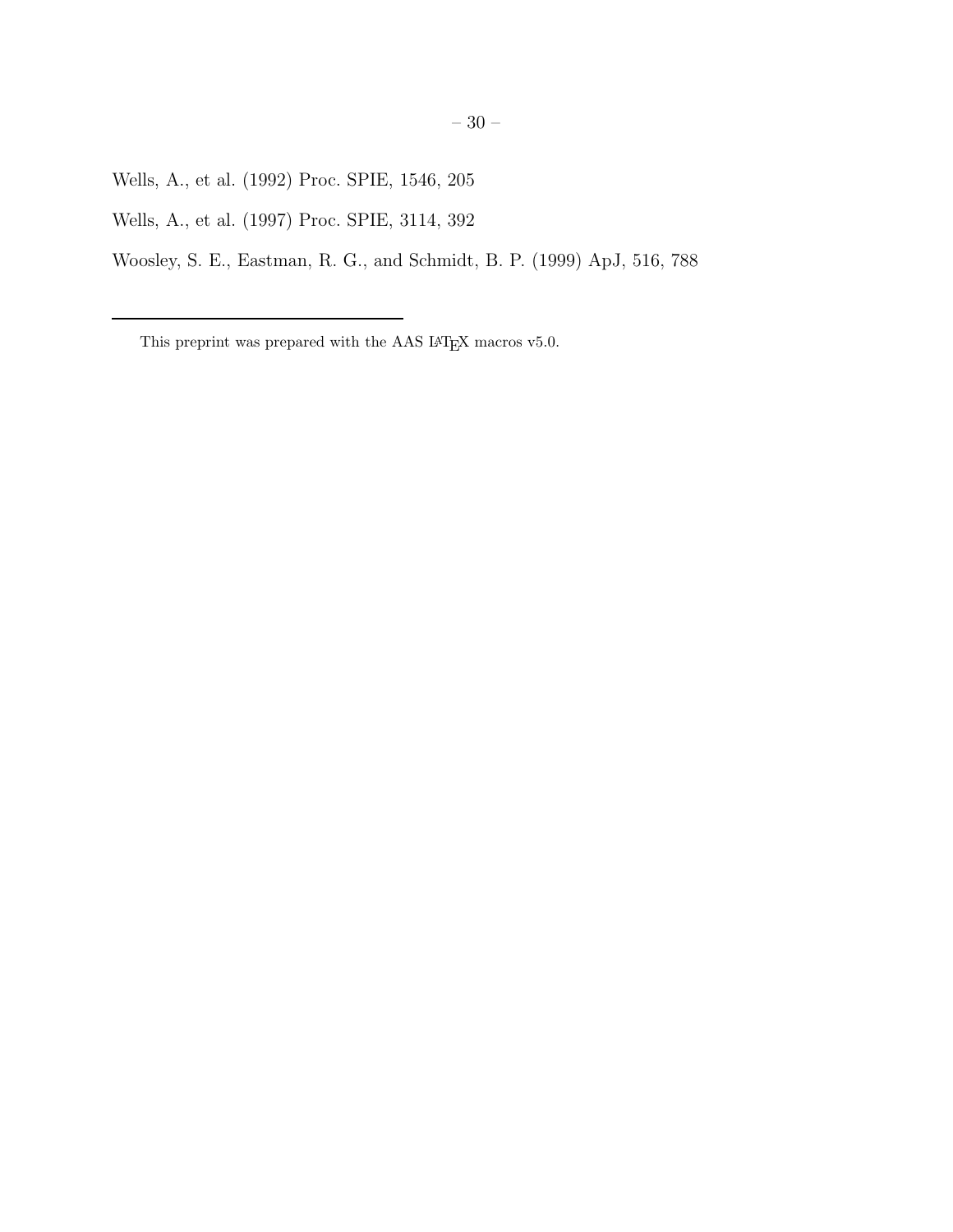| Mission Parameter | Value                              |
|-------------------|------------------------------------|
| Slew Rate         | $50^{\circ}$ in $< 75$ s           |
| Orbit             | Low Earth, 600 km altitude         |
| Inclination       | $22^\circ$                         |
| Launch Vehicle    | Delta 7320-10 with 3 meter fairing |
| Mass              | $1450 \text{ kg}$                  |
| Power             | 1040 W                             |
| Launch Date       | early 2004                         |

Table 1. Swift Mission Characteristics

Table 2. Burst Alert Telescope Characteristics

| <b>BAT</b> Parameter              | Value                                               |
|-----------------------------------|-----------------------------------------------------|
| Energy Range                      | $15-150~\mathrm{keV}$                               |
| Energy Resolution                 | $\sim$ 7 keV                                        |
| Aperture                          | Coded mask, random pattern, 50% open                |
| Detection Area                    | $5240 \text{ cm}^2$                                 |
| Detector Material                 | $CdZnTe$ $(CZT)$                                    |
| Detector Operation                | Photon counting                                     |
| Field of View (FOV)               | $1.4 \text{ sr}$ (half-coded)                       |
| Detector Elements                 | $256$ modules of $128$ elements/module              |
| Detector Element Size             | $4 \times 4 \times 2$ mm <sup>3</sup>               |
| Coded-Mask Cell Size              | $5 \times 5 \times 1$ mm <sup>3</sup> Pb tiles      |
| Telescope PSF                     | $\langle 20 \rangle$                                |
| Source Position and Determination | 1-4 arcmin                                          |
| Sensitivity                       | $\sim 10^{-8}$ erg cm <sup>-2</sup> s <sup>-1</sup> |
| Number of Bursts Detected         | $> 100 \text{ yr}^{-1}$                             |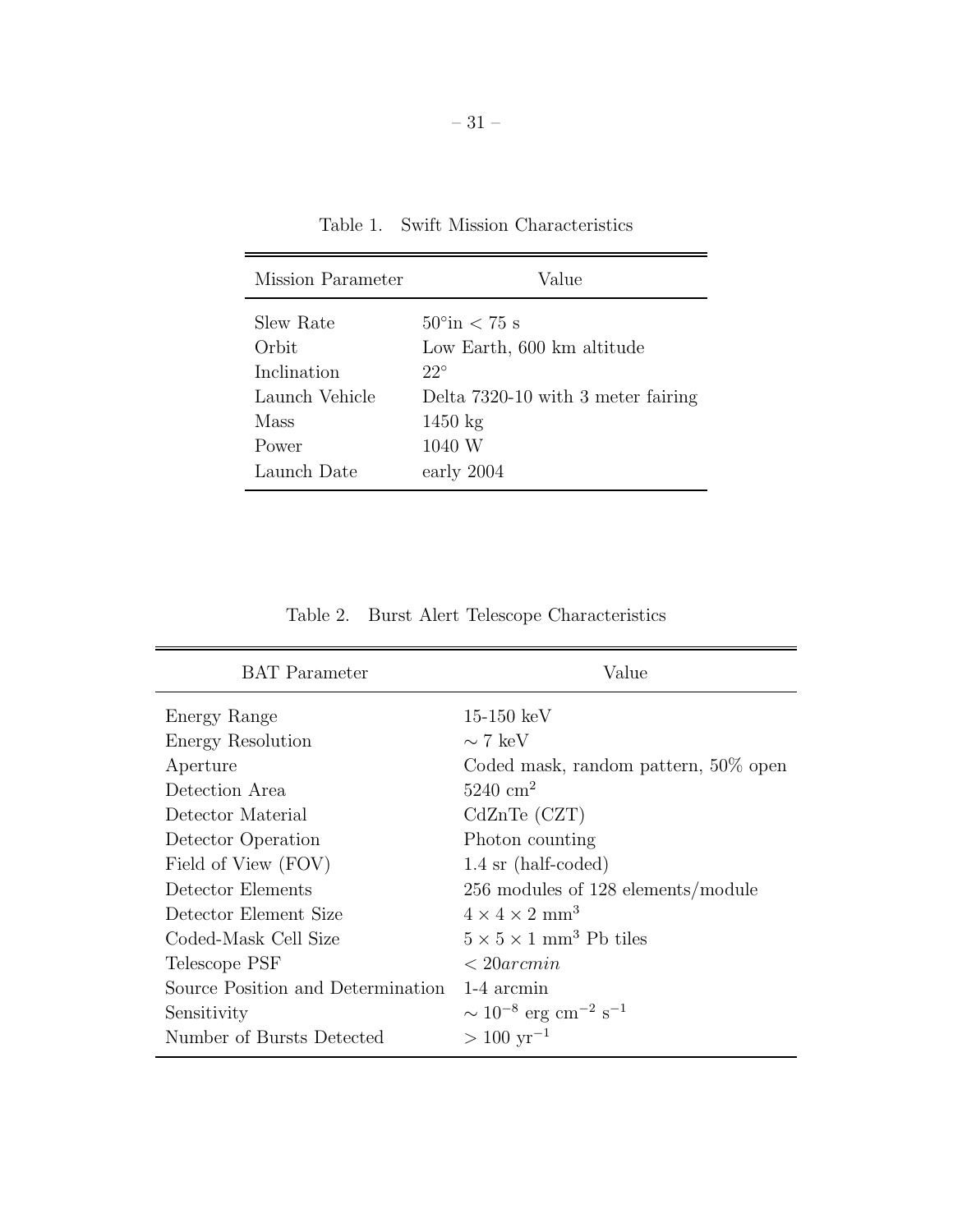Table 3. X-Ray Telescope Characteristics

| XRT Parameter       | Value                                                                                   |
|---------------------|-----------------------------------------------------------------------------------------|
| Energy Range        | $0.2 - 10~{\rm keV}$                                                                    |
| Telescope           | JET-X Wolter 1                                                                          |
| Detector            | E2V CCD-22                                                                              |
| Effective Area      | $110 \text{ cm}^2 \text{ @ } 1.5 \text{ keV}$                                           |
| Detector Operation  | Photon counting, integrated imaging, and timing                                         |
| Field of View (FOV) | $23.6 \times 23.6$ arcmin                                                               |
| Detection Elements  | $600 \times 602$ pixels                                                                 |
| Pixel Scale         | 2.36 arcsec                                                                             |
| Telescope PSF       | 18 arcsec HPD $@1.5~keV$                                                                |
| Sensitivity         | $2 \times 10^{-14}$ erg cm <sup>-2</sup> s <sup>-1</sup> (1 mCrab) in 10 <sup>4</sup> s |

 $\equiv$ UVOT Parameter Value

Table 4. UltraViolet/Optical Telescope Characteristics

| UVOT Parameter      | Value                             |
|---------------------|-----------------------------------|
| Wavelength Range    | $170 - 600$ nm                    |
| Telescope           | Modified Ritchey-Chrétien         |
| Aperture            | 30 cm diameter                    |
| F-number            | 12.7                              |
| Detector            | Intensified CCD                   |
| Detector Operation  | Photon counting                   |
| Field of View (FOV) | $17 \times 17$ arcmin             |
| Detection Elements  | $2048 \times 2048$ pixels         |
| Telescope PSF       | 0.9 arcsec FWHM $@$ 350 nm        |
| Colors              | 6                                 |
| Sensitivity         | $B = 24$ in white light in 1000 s |
| Pixel Scale         | $0.5$ arcsec                      |
|                     |                                   |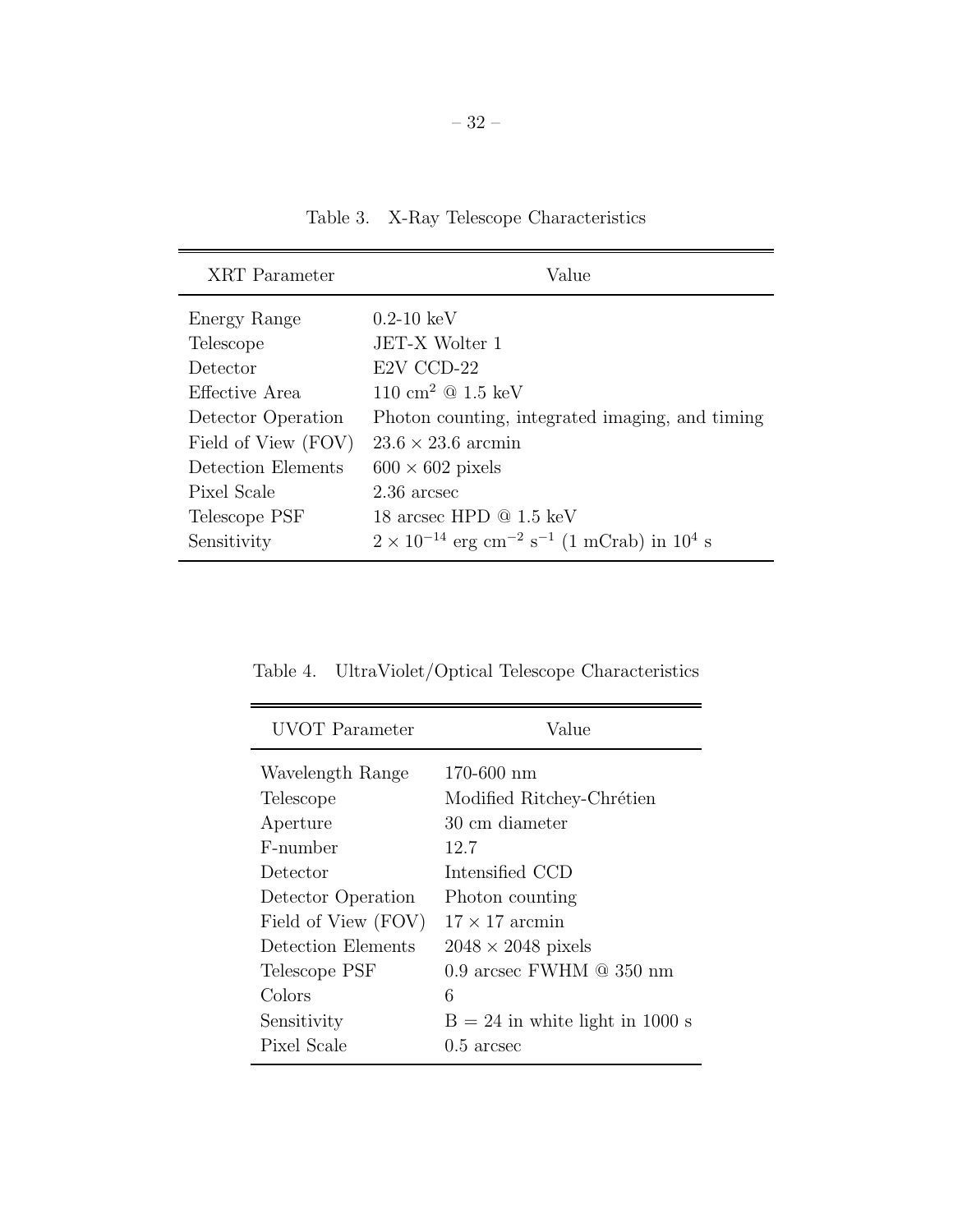Table 5. Follow-Up Team

| Member               | Institution                         | Facility of Expertise |
|----------------------|-------------------------------------|-----------------------|
| Antonelli, Angelo    | Osservatorio Astronomico di Roma    | VLT, REM, FAME        |
| Boër, Michel         | <b>CESR</b> Toulouse                | <b>TAROT</b>          |
| Buckley, David       | South Africa Astronomical Obs.      | <b>SALT</b>           |
| Busby, Michael       | Tennessee State University          | TSU telescopes        |
| Canterna, Ron        | U. Wyoming                          | <b>WIRO</b>           |
| Cimatti, Andrea      | Osservatorio Arcetri, Florence      | <b>LBT</b>            |
| Coe, Malcolm         | U. Southampton                      | Tenerife, IRTF, SAAO  |
| Courvoisier, Thierry | <b>INTEGRAL Science Data Centre</b> | <b>INTEGRAL</b>       |
| Covino, Stefano      | Osservatorio Astronomico di Brera   | VLT, REM              |
| Della Valle, Massimo | Osservatorio Arcetri, Florence      | La Silla, Paranal     |
| Dingus, Brenda       | Los Alamos National Laboratory      | Milagro, VERITAS      |
| Fillippenko, Alex    | <b>UC</b> Berkeley                  | KAIT, Keck            |
| Finn, Sam            | Penn State University               | <b>LIGO</b>           |
| Fiore, Fabrizio      | Osservatorio Astronomico di Roma    | <b>ESO</b>            |
| Fruchter, Andy       | <b>STScI</b>                        | <b>HST</b>            |
| Ghisellini, Gabriele | Osservatorio Astronomico di Brera   | <b>VLT</b>            |
| Gilmozzi, Roberto    | European Southern Observatory       | <b>VLT</b>            |
| Kawai, Nobuyuki      | <b>RIKEN</b>                        | Okayama Observatory   |
| Kulkarni, Shri       | Caltech                             | Keck                  |
| Margon, Bruce        | <b>STScI</b>                        | <b>HST</b>            |
| Mundell, Carol       | John Moores U.                      | Liverpool Telescope   |
| Park, Hye-Sook       | Lawrence Livermore National Lab.    | Super-LOTIS           |
| Pederson, Holger     | Copenhagen University Observatory   | NOT La Palma          |
| Rhoads, James        | <b>STScI</b>                        | KPNO, CTIO, IRTF      |
| Schaefer, Brad       | U. Texas Austin                     | McDonald, WIYN        |
| Schneider, Don       | Penn State University               | <b>HET</b>            |
| Skinner, Mark        | Boeing                              | AEOS                  |
| Smith, Ian           | Rice University                     | IR & sub-mm, AEOS     |
| Stubbs, Chris        | U. Washington                       | $\rm{ARC}$            |
| Thompson, Chris      | <b>CITA</b>                         | SOAR                  |
| Vrba, Fred           | US Naval Observatory                | USNO telescopes       |
| Walton, Nic          | Institute of Astronomy, Cambridge   | <b>INT</b>            |
| Wheatley, Peter      | U. Leicester                        | WASP, Faulkes         |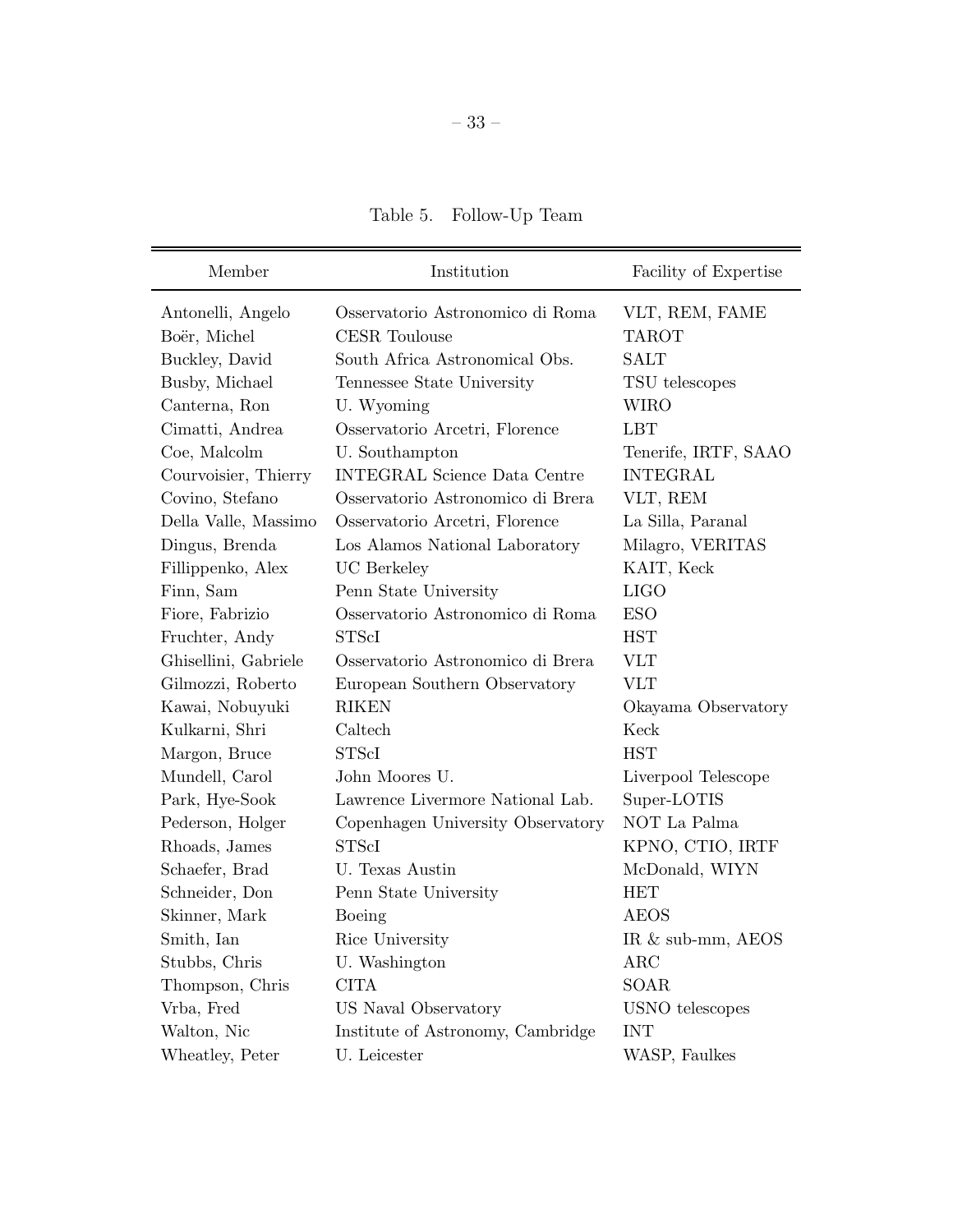

Fig. 1.— Burst duration versus number for GRBs detected by BATSE. The two peaks occur at  $\sim 0.3$  second and  $\sim 30$  seconds (based on Meegan et al. (1996)).



Fig. 2.— The Swift satellite.

Table 5—Continued

| Member | Institution                                          | Facility of Expertise |
|--------|------------------------------------------------------|-----------------------|
|        | Zerbi, Filippo Osservatorio Astronomico di Brera REM |                       |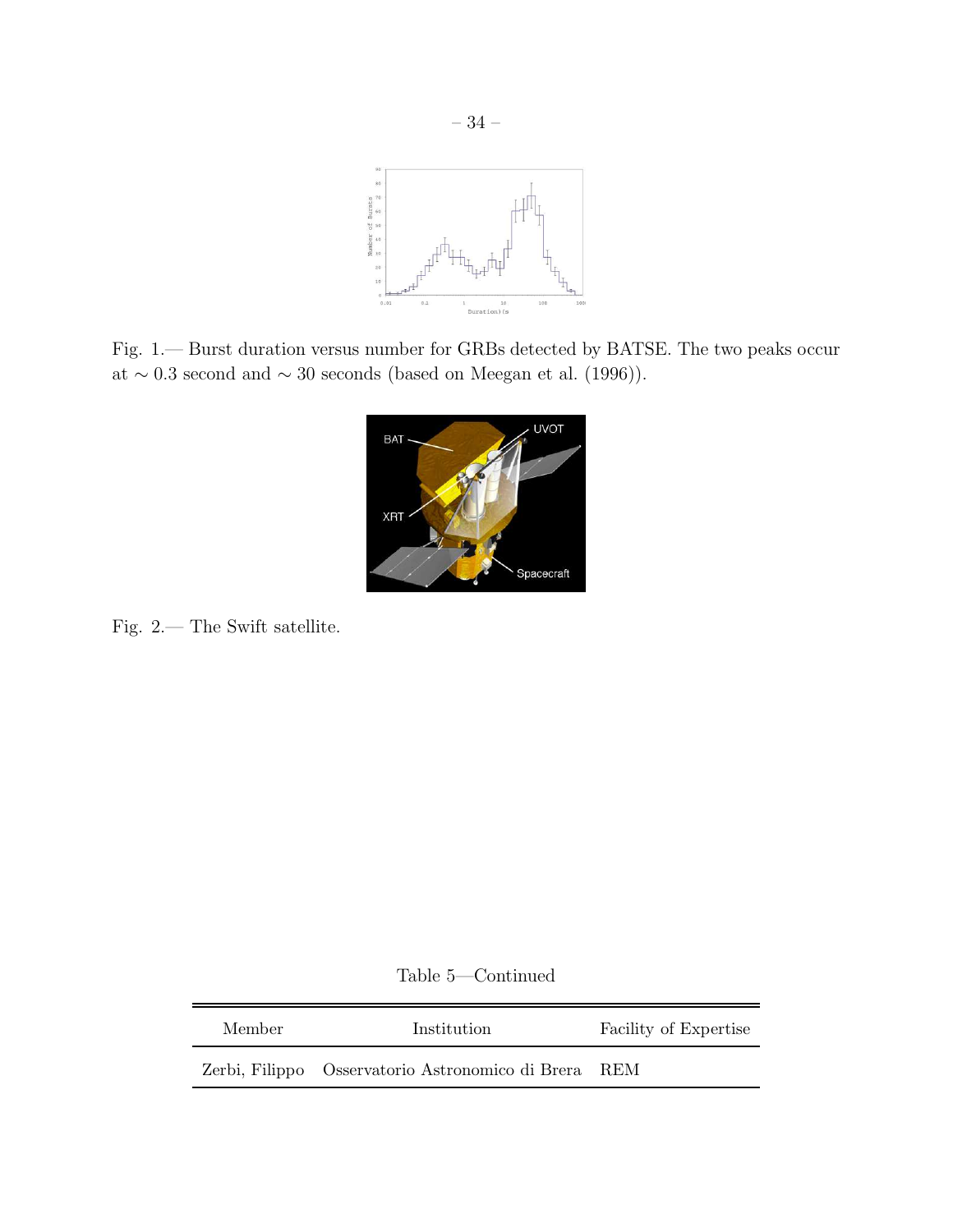| Responsibilities                           | Lead Institution <sup>†</sup> |
|--------------------------------------------|-------------------------------|
| Principal Investigator, Mission Management | <b>GSFC</b>                   |
| Spacecraft                                 | Spectrum Astro                |
| <b>BAT</b> Instrument                      |                               |
| Management, Hardware                       | <b>GSFC</b>                   |
| On-board GRB Software                      | LANL                          |
| XTR Instrument                             |                               |
| Management, Electronics, Science Software  | <b>PSU</b>                    |
| Detector System                            | UL                            |
| <b>Mirrors</b>                             | OAB                           |
| Calibration                                | <b>MPE</b>                    |
| UVOT Instrument                            |                               |
| Management, Electronics                    | <b>PSU</b>                    |
| Instrument Development                     | MSSL                          |
| Mission Integration and Test               | Spectrum Astro/GSFC           |
| Ground System Management                   | <b>GSFC</b>                   |
| Ground Station                             | ASI                           |
| Mission Operations Center                  | <b>PSU</b>                    |
| Science Center                             | <b>GSFC</b>                   |
| Data Centers                               | GSFC, ASI/OAB, LU             |
| GRB Follow-up                              | UCB                           |
| Education/Public Outreach                  | SSU                           |

Table 6. Swift Mission Responsibilities

<sup>†</sup>Abbreviations used in table:  $\overline{ASI} =$ Italian Space Agency;  $\overline{GSFC} =$ Goddard Space Flight Center; LANL = Los Alamos National Laboratory; MPE = Max Planck Institude fr Extraterrestrische Physik; MSSL = Mullard Space Science Laboratory; OAB = Osservatorio Astronomico di Brera; PSU = Penn State University; SSU = Sonoma State University; UCB = University of California, Berkeley; UL = University of Leicester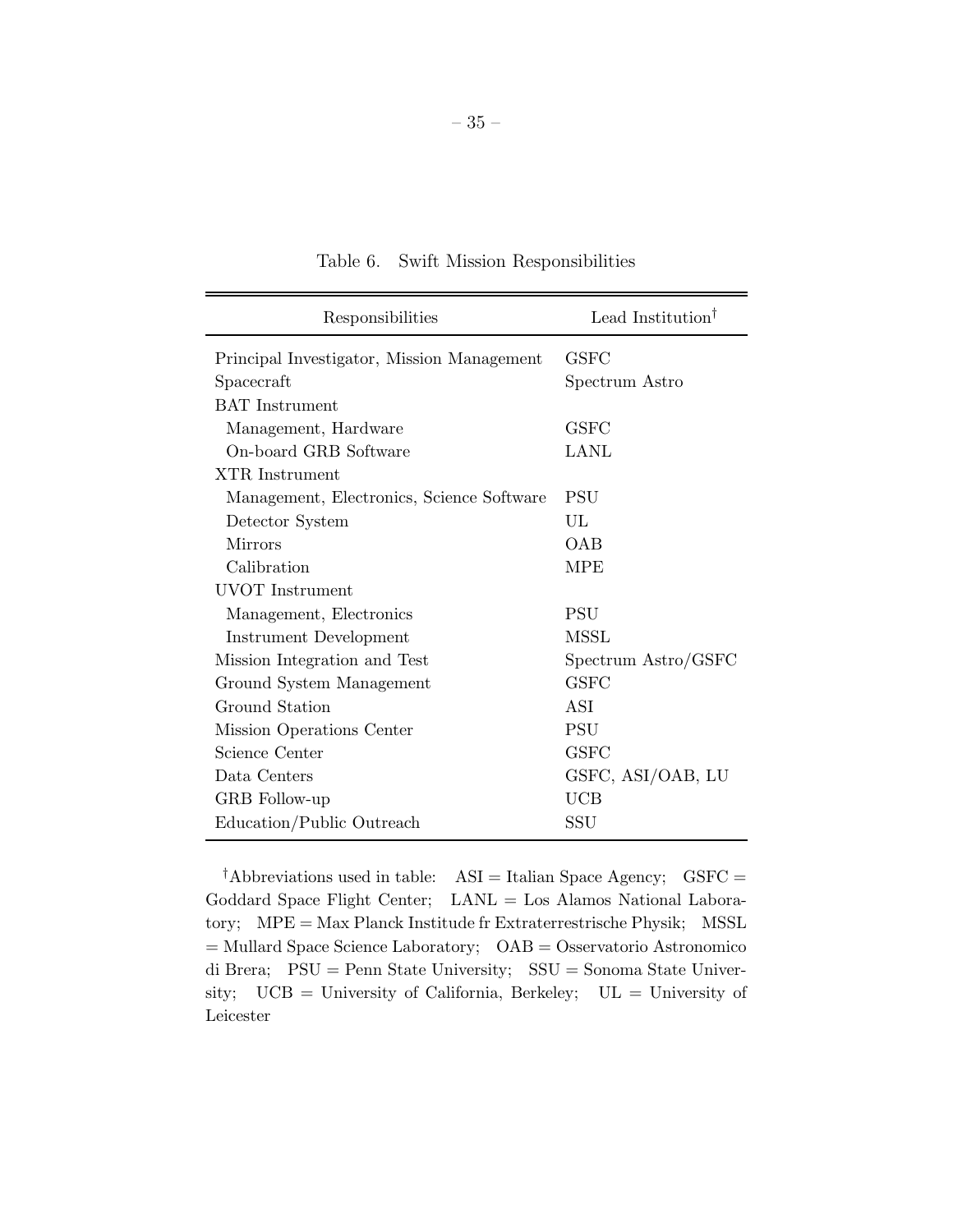

Fig. 3.— Simulated distribution of reaction time. The time to target is 10 s plus the slew time.



Fig. 4.— The Burst Alert Telescope cut away drawing showing the D-shaped coded mask, the CZT array, and the Graded-Z shielding. The mask pattern is not to scale.



Fig. 5.— Typical spectrum of <sup>241</sup>Am for a single CZT pixel.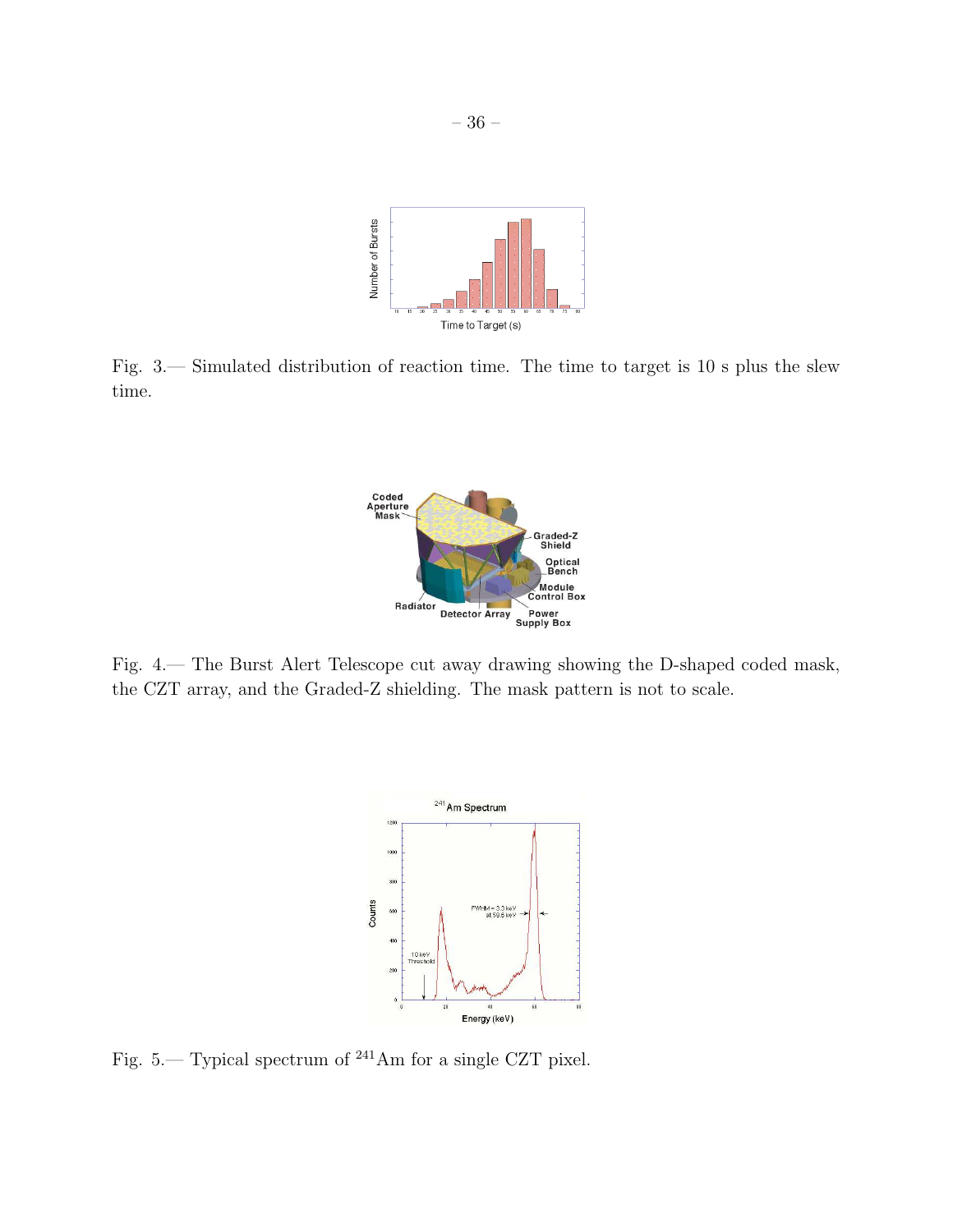

17 arcmin PSF

Fig. 6.— Composite image of a <sup>133</sup>Ba radioactive gamma-ray emitter positioned at locations above the BAT instrument to spell "BAT". The FWHM spread of the source image when corrected to infinite distance is 17 arcmin.



Fig. 7.— Block diagram of Swift's X-Ray Telescope



Fig. 8.— Simulated spectrum from 100 s XRT observation of a typical 150 mCrab afterglow at  $z = 1.0$ , assuming a power law spectrum plus a Gaussian Fe line at 6.4 keV